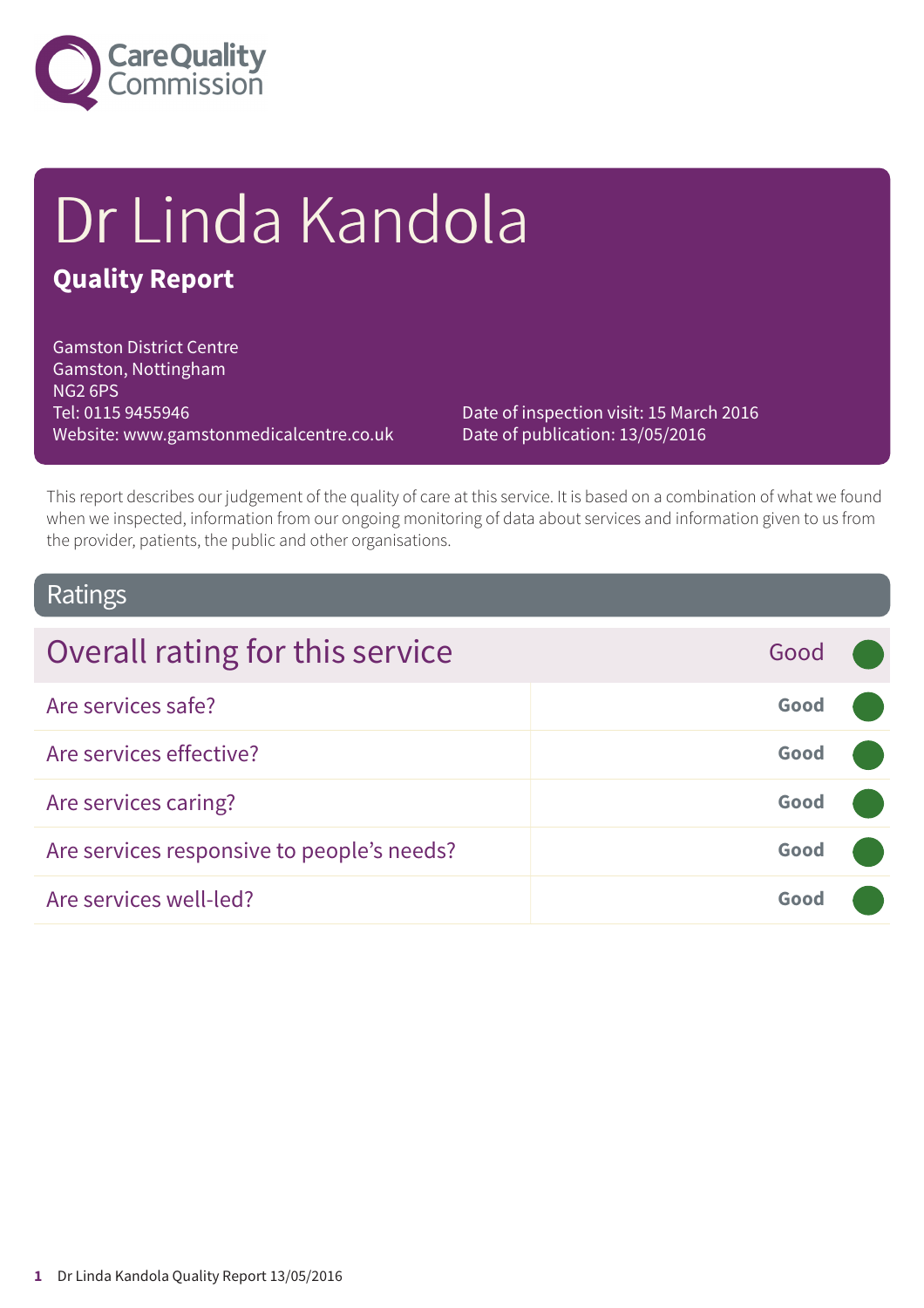### **Contents**

| Summary of this inspection                  | Page           |  |
|---------------------------------------------|----------------|--|
| Overall summary                             | $\overline{2}$ |  |
| The five questions we ask and what we found | $\overline{4}$ |  |
| The six population groups and what we found | 8              |  |
| What people who use the service say         | 12             |  |
| Areas for improvement                       | 12             |  |
| Detailed findings from this inspection      |                |  |
| Our inspection team                         | 13             |  |
| Background to Dr Linda Kandola              | 13             |  |
| Why we carried out this inspection          | 13             |  |
| How we carried out this inspection          | 13             |  |
| Detailed findings                           | 15             |  |

### Overall summary

### **Letter from the Chief Inspector of General Practice**

We carried out an announced comprehensive inspection at Dr Linda Kandola also known as The Gamston Medical Centre on 15 March 2016. Overall the practice is rated as good.

Our key findings across all the areas we inspected were as follows:

- There was an open and transparent approach to safety and an effective system in place for reporting and recording significant events. Learning outcomes were shared with staff.
- Risks to patients were assessed and well managed. Health and safety precautions had been taken which included checking that equipment was fully working and safe to use and infection prevention control measures were in place.
- Staff assessed patients' needs and delivered care in line with current evidence based guidance. Clinical audit drove quality improvement. Staff had the skills, knowledge and experience to deliver effective care and treatment.
- Patients said they were treated with compassion, dignity and respect and they were involved in their care and decisions about their treatment. Patient feedback which included the National GP Patient Survey rated the care provided highly.
- Information about services and how to complain was available and easy to understand. All staff we spoke with knew the procedure in place for addressing patient complaints.
- Patients said they found it easy to make an appointment, although not always with a named GP. The practice was seeking to recruit an additional salaried GP to respond to patient demand. There was continuity of care, with urgent appointments available the same day.
- The practice had good facilities and was well equipped to treat patients and meet their needs.
- There was a clear leadership structure and staff felt supported by management. The practice proactively sought feedback from staff and patients, which it acted on.

The areas where the provider should make improvement are: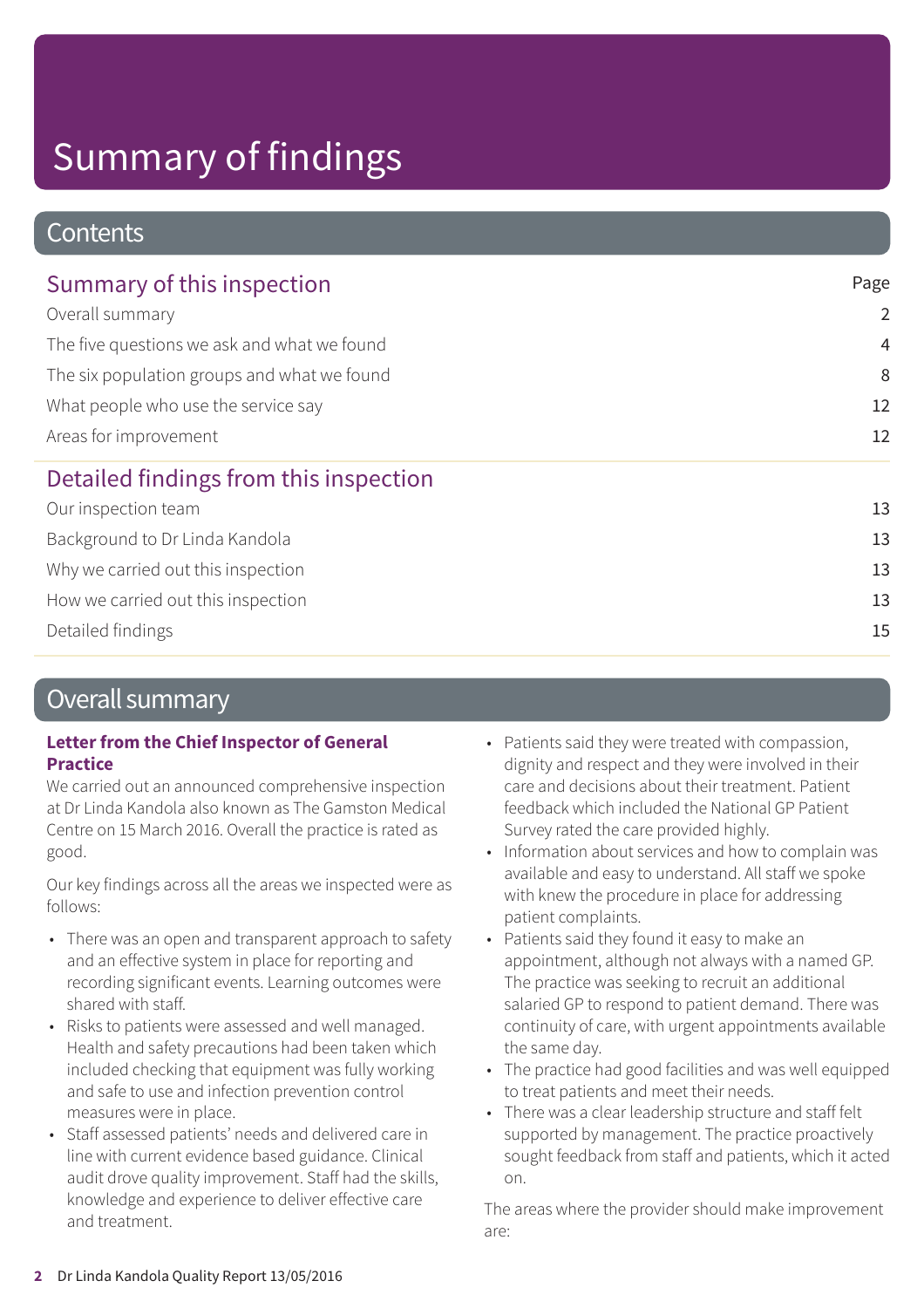- Ensure that evidence of staff identification is obtained and held on personnel files during recruitment.
- Review their process and recording procedure for exception reporting, in particular areas of QOF achievement, such as mental health and heart failure indicators.

Professor Steve Field (CBE FRCP FFPH FRCGP) Chief Inspector of General Practice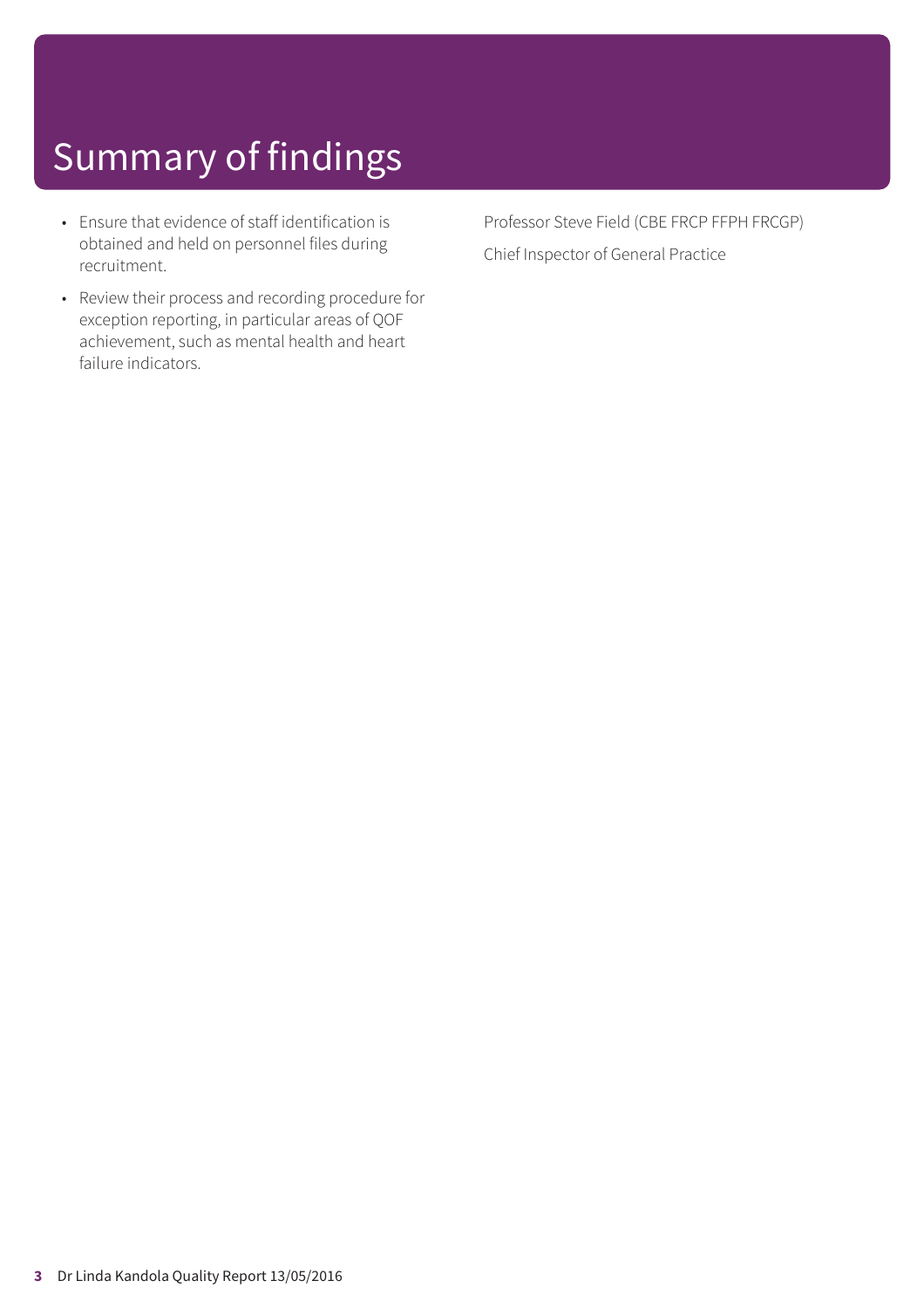### The five questions we ask and what we found

We always ask the following five questions of services.

### **Ar e services safe ?**

The practic e is rated as good for providing saf e services.

- There was an effective and robust system in place for reporting and recording significant events. All staff knew how to report incidents and a number of documents we wer e provided supported this assuranc e process.
- Lessons were shared to make sure action was taken to improve saf ety in the practice. De tailed records included analysis of the events and risk assessment to reduce potential reoccurrence. L earning out comes wer e shared in practic e meetings.
- When ther e wer e unintended or unexpected saf ety incidents, patients received r easonable support , truthful information, a verbal and written apology. They were told about any actions to improve processes to prevent the same thing happening again.
- The practic e had clearly defined and embedded systems, processes and practices in plac e t o keep patients saf e and saf eguarded from abuse. This included infection control procedures, management of medicines, staff recruitment procedures and appropriat e training of staff in saf eguarding.
- Risks t o patients wer e assessed and generally well managed. This included health and saf ety , ensuring sufficient staff in place to meet patient needs and suitable emergency procedures if a patient presented with an urgent medical condition. The practic e should however ensur e it obtains evidenc e of staff identification during any recruitment process.

### **Ar e services effective ?**

The practic e is rated as good for providing effective services.

- Dat a from the Quality and Out comes F ramework showed patient out comes wer e at or above averag e for the locality and comparable with the national average. The practic e had achieved 96% of available QOF points in 2014/15. The practice's overall exception rate reporting was 5.8% which was below the C C G averag e of 8.3% and national averag e of 9.2%.
- Exception rate reporting was however significantly above CCG and national averages in relation to some areas of practice. The practice exception rate reporting was 10.3% above CCG average and 11.6% above national averag e for one mental health indicator and 11.5% above C C G averag e and 11.4% above national averag e for one heart failur e indicator. The practic e told us the y had not removed patients from some of their

**Good –––**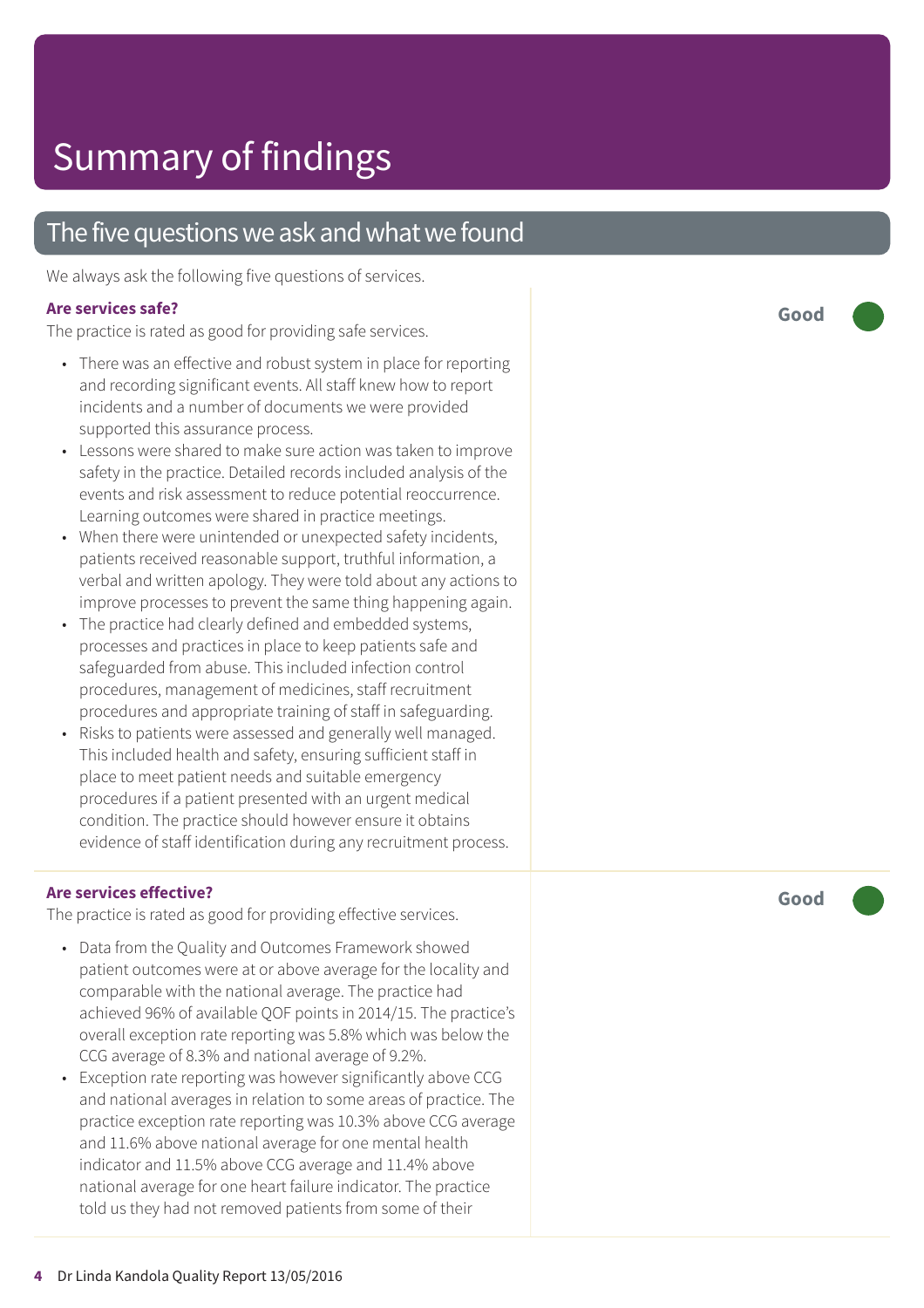registers even if they had a historic diagnosis of a particular medical condition recorded and no current related health problems. The practice told us that they would look into whether these patients should remain on the registers and review their exception rate recording and rationales.

- Staff assessed needs and delivered care in line with current evidence based guidance such as National Institute Clinical Excellence (NICE).
- Clinical audits demonstrated quality improvement including improved patient outcomes. For example, an audit in hysterectomy/cytology identified areas of improvement regarding practice read coding.
- Staff had the skills, knowledge and experience to deliver effective care and treatment. Staff we spoke with told us they felt supported by management and were able to maintain their continuing professional development.
- There was evidence of appraisals and personal development plans for all staff.
- Staff worked regularly with multidisciplinary teams to understand and meet the range and complexity of patients' needs.

### **Are services caring?**

The practice is rated as good for providing caring services.

- Data from the National GP Patient Survey showed patients rated the practice higher than others for several aspects of care. This included 96% of patients who said the last nurse they spoke to was good at treating them with care and concern compared to the CCG average of 92% and national average of 91%. Data also showed that 92% of patients considered receptionists at the practice helpful compared to the CCG average of 90% and national average of 87%.
- Patients said they were treated with compassion, dignity and respect and they were involved in decisions about their care and treatment.
- A variety of information for patients about the services available was easy to understand and accessible. This included information for carers of all ages.
- The practice had nominated a carers champion whose role included the sharing of good practice with other local practices within the CCG.
- We saw staff treated patients with kindness and respect, and maintained patient and information confidentiality.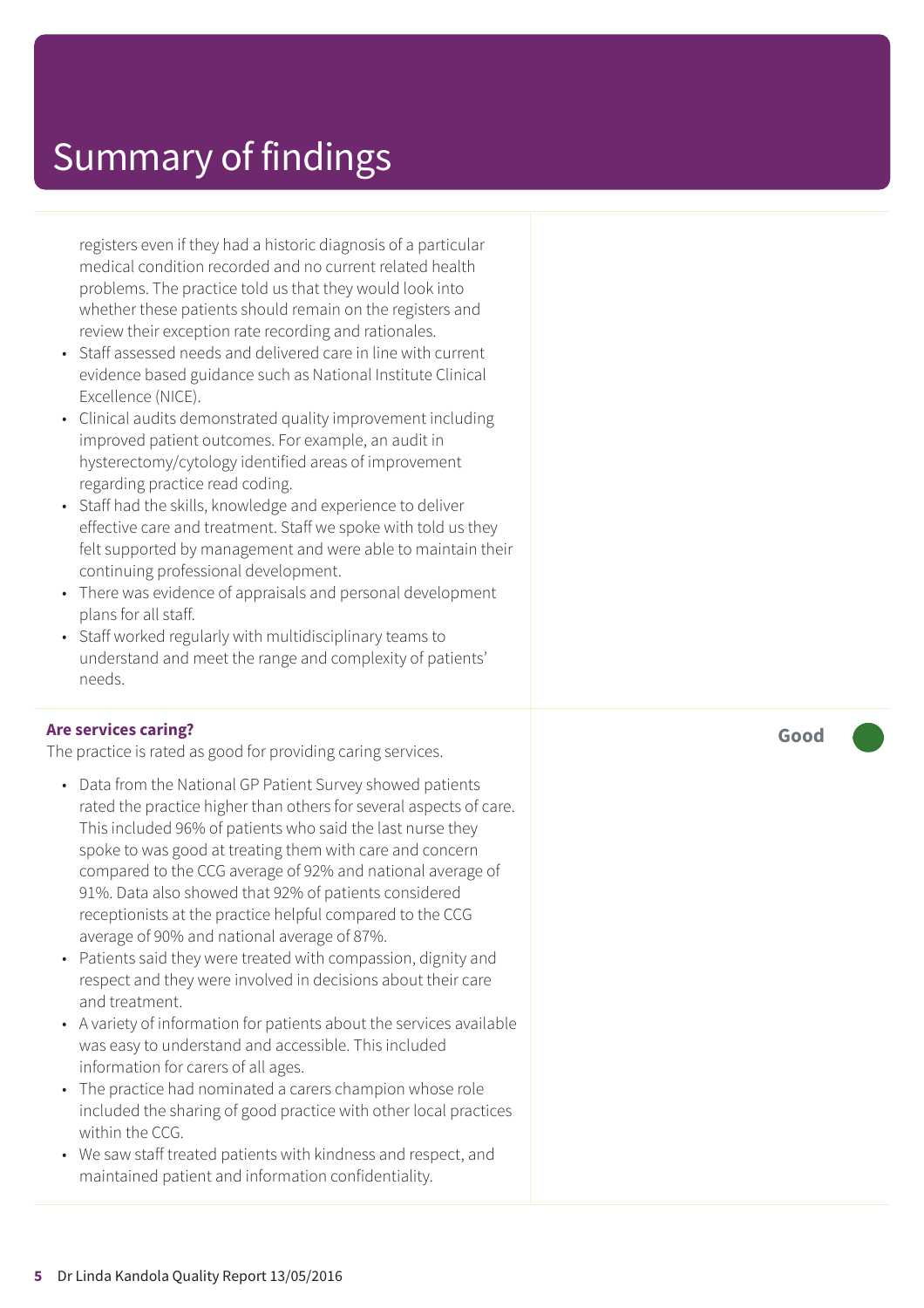#### **Are services responsive to people's needs?**

The practice is rated as good for providing responsive services.

- Practice staff reviewed the needs of its local population and engaged with the NHS England Area Team and Clinical Commissioning Group to secure improvements to services where these were identified. The practice hosted a hospital service in its premises for all local Rushcliffe residents. This included a community heart failure service (Echo), diabetic retinopathy service and a diabetic hospital specialist nurse clinic.
- Patients said they found it easy to make an appointment, although not always with a GP they preferred. There was continuity of care, with urgent appointments available the same day. This was reflected in feedback from the national GP patient survey. For example:
- 95% patients said they could easily get through to the surgery by phone which was above CCG average of 81% and national average of 73%.
- 39% patients said they usually get to see or speak to the GP they prefer compared to the CCG average of 61% and national average of 59%. The practice told us they were seeking to recruit a new GP in response to patient feedback. They anticipated this would create more available appointments with patients' preferred GPs.
- The practice had good facilities and was well equipped to treat patients and meet their needs. This included disabled facilities, a hearing loop and translation services.
- Information about how to complain was available and easy to understand and evidence showed the practice responded quickly to issues raised. Learning from complaints was shared with staff and other stakeholders.

### **Are services well-led?**

The practice is rated as good for being well-led.

- The practice had a clear vision and strategy to deliver high quality care and promote good outcomes for patients. Staff we spoke with were clear about the vision and their responsibilities in relation to this.
- There was a clear leadership structure and staff felt supported by management. The practice had a number of policies and procedures to govern activity and held regular governance meetings.

**Good –––**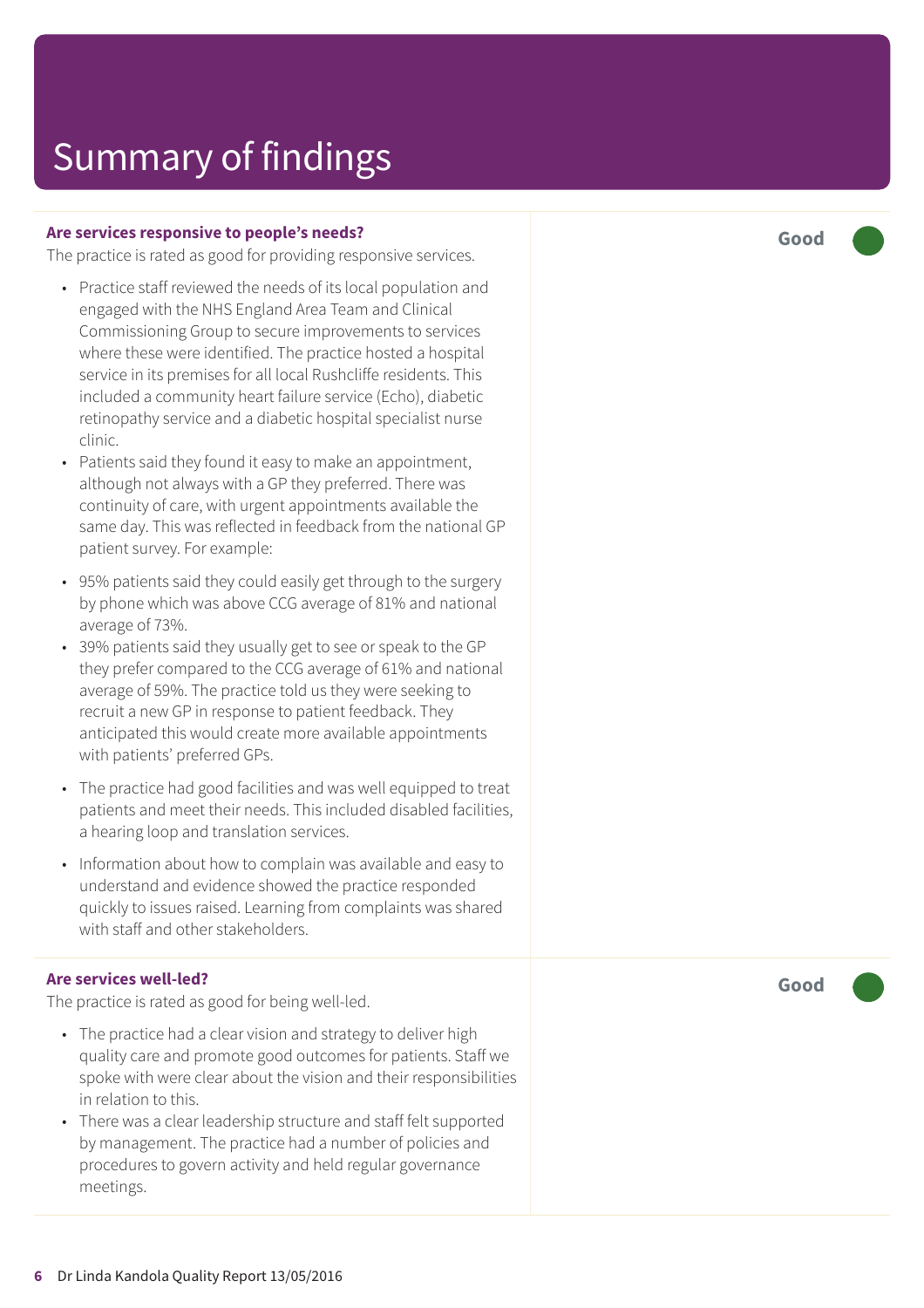- There was an overarching governance framework which supported the delivery of the strategy and good quality care. This included arrangements to monitor and improve quality and identify risk.
- The partners encouraged a culture of openness and honesty. The practice had systems in place for knowing about notifiable safety incidents and ensured this information was shared with staff to ensure appropriate action was taken. Annual review took place to ensure any corrective measures implemented from incidents which occurred had been effective.
- The practice proactively sought feedback from staff and patients, which it acted on. The patient participation group was active and had engaged with patients to obtain feedback and organise local events.
- There was a strong focus on continuous learning and improvement at all levels. This was reflected in staff development, audits undertaken and the practice plans for the future.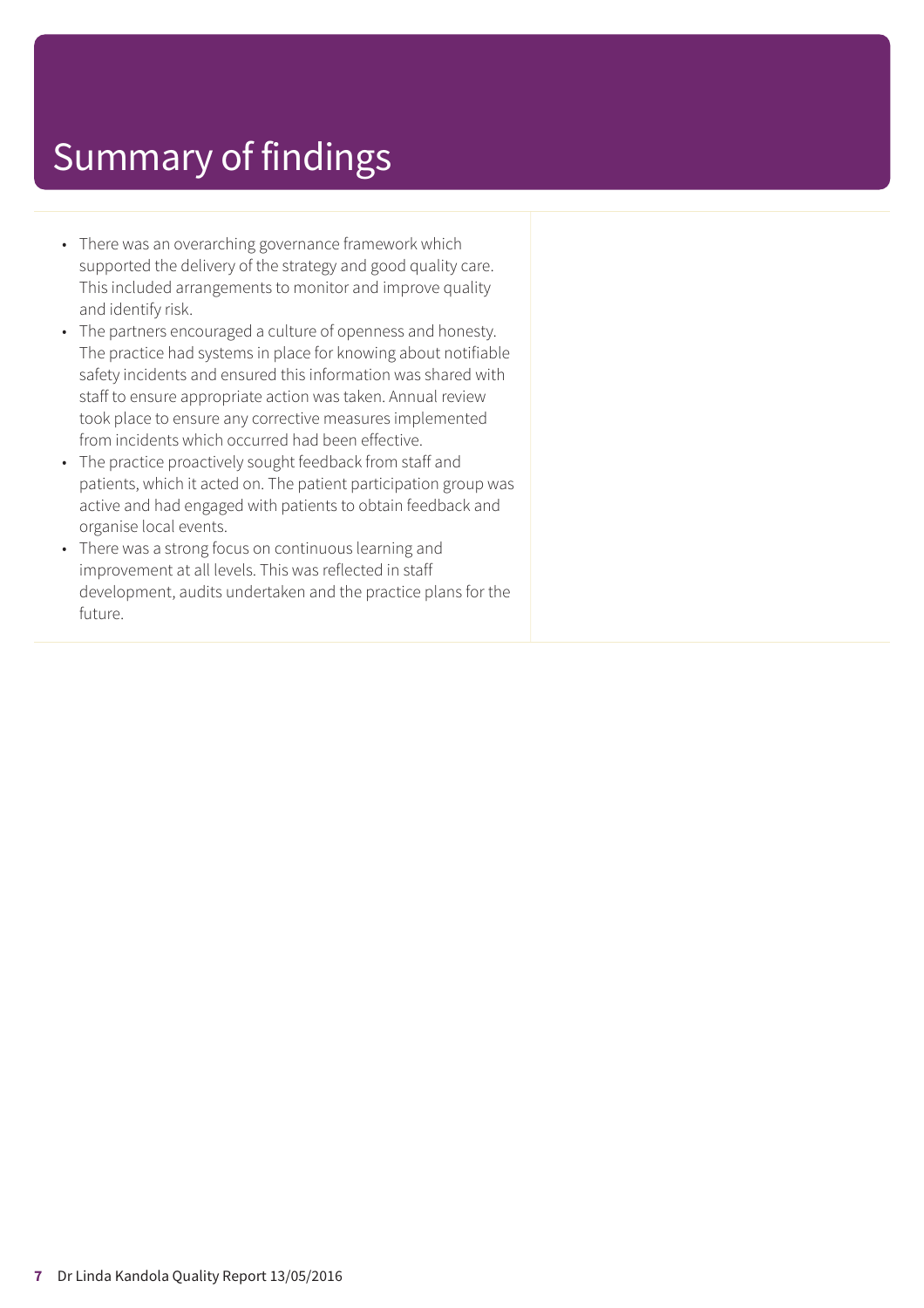### The six population groups and what we found

We always inspect the quality of care for these six population groups.

#### **Older people**

The practice is rated as good for the care of older people.

- The practice offered proactive, personalised care to meet the needs of the older people in its population. All older patients had a named GP. Frequent visits were made by the practice GPs to their care home patients in and outside of working hours. A care home manager we spoke with praised the practice for their responsiveness and hands on approach.
- Care plans had been implemented for those patients identified as close to the end of life. The practice held regular multidisciplinary meetings where all patients who were vulnerable and requiring intervention were discussed with input from other care teams into their holistic care.
- The practice was responsive to the needs of older people, and offered home visits and urgent appointments for those with enhanced needs.
- Data supplied by the practice showed that flu vaccination rates in 2015/16 for the over 65s were 82% (CCG average 78%) Saturday flu clinics were offered to patients to encourage uptake.

#### **People with long term conditions**

The practice is rated as good for the care of people with long-term conditions.

- Nursing staff had lead roles in chronic disease management with support from practice GPs.
- Patients at risk of hospital admission were identified as a priority and appropriate action was taken to reduce the likelihood of attendance. The practice had identified 113 people on its register for people who were at risk of hospital admission and all of these patients had a care plan in place.
- National data showed the practice was performing broadly in line with the local CCG average for its achievement within eleven diabetes indicators.The practice achieved91% of the available QOF points compared with the CCG average of 95%. Achievement was however above the national average of 89%.
- 91% of patients diagnosed with asthma, on the register, had an asthma review in the last twelve months. This was above the CCG average of 79% and national average of 75%.

**Good –––**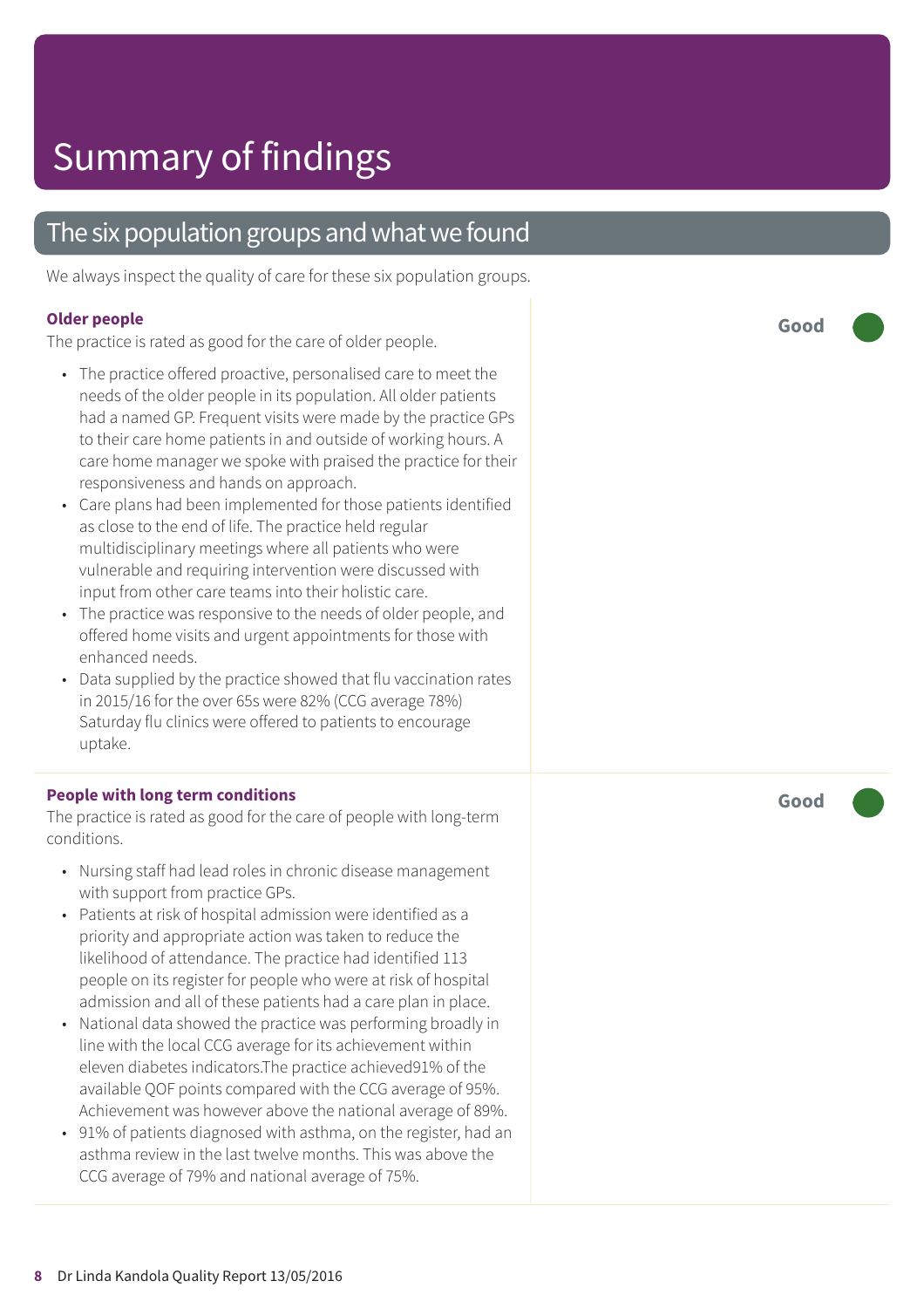- The practice offered near-patient testing for anticoagulation. This meant that immediate test results were available for these patients who were subject to routine monitoring.
- The practice had 615 patients with chronic diseases registered. All these patients were offered a structured annual review to check their health and medicines needs were being met.
- Practice supplied data showed that 510 patients had received these checks although this data had not been verified and published. For those patients with the most complex needs, the named GP worked with relevant health and care professionals to deliver a multidisciplinary package of care.
- Longer appointments and home visits were available when needed.

#### **Families, children and young people**

The practice is rated as good for the care of families, children and young people.

- There were systems in place to identify and follow up children living in disadvantaged circumstances and who were at risk, for example, children and young people who had a high number of A&E attendances.
- Immunisation rates for all standard childhood immunisations ranged from 91% to 99%. This was comparable to CCG averages which ranged from 94% to 99%.
- Patients told us that children and young people were treated in an age-appropriate way and were recognised as individuals, and our discussions with staff supported this.
- The practice promoted providing confidential teenage health advice and information was displayed in the practice and on their website for young people to see.
- Appointments were available outside of school hours and the premises were suitable for children and babies.
- We saw that effective collaborative working took place between doctors in the practice, midwives and health visitors. This was evidenced through our discussions held with a health visitor during our inspection.

### **Working age people (including those recently retired and students)**

The practice is rated as good for the care of working-age people (including those recently retired and students).

**Good –––**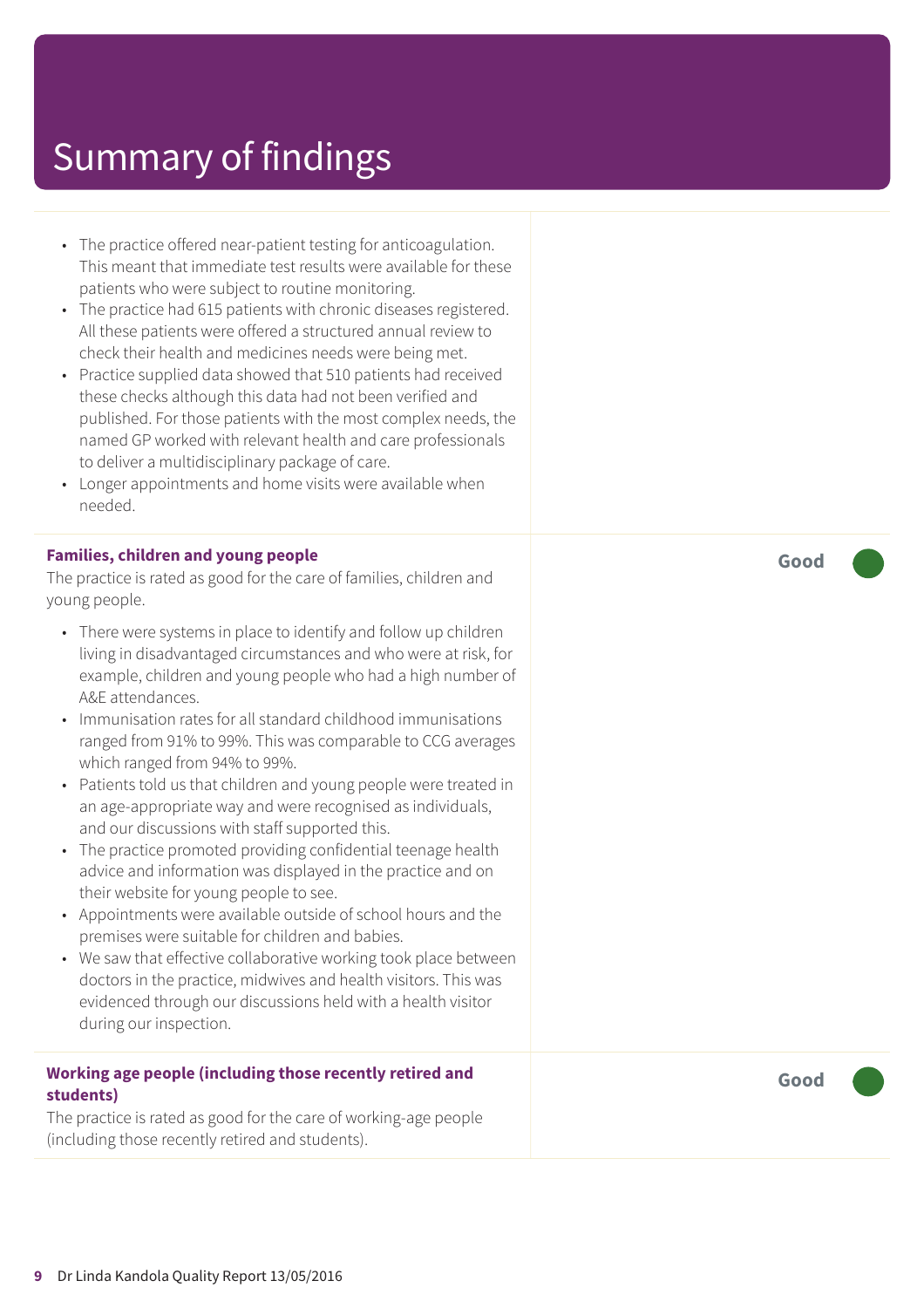- The practice offered appointments on weekdays up until 6pm which enabled some flexibility for working age patients, students and those recently retired to attend. The practice told us they had also increased telephone consultations to accommodate these patients.
- The practice told us that staff contacted these patients after 6.30pm with test results.
- The practice was proactive in offering online services as well as a full range of health promotion and screening that reflects the needs for this age group.
- 94% of women aged over 25 but under 65 had received a cervical screening test in the previous 5 years. The practice was performing above the CCG average of 88% and national average of 82%.

#### **People whose circumstances may make them vulnerable**

The practice is rated as good for the care of people whose circumstances may make them vulnerable.

- The practice held a register of patients living in vulnerable circumstances including those with a learning disability. There were 12 patients on the learning disability register, and 9 of these had received an annual health check in the last twelve months. The practice told us they telephoned these patients to arrange their reviews.
- The practice offered longer appointments for patients with a learning disability.
- The practice regularly worked with multi-disciplinary teams in the case management of vulnerable people. Documentation supported that patients received ongoing care and support from the appropriate health care service(s).
- The practice informed vulnerable patients about how to access various support groups and voluntary organisations. A number of self help organisation contact details were made available for patients which included domestic violence, rape crisis and the Samaritans.
- Staff knew how to recognise signs of abuse in vulnerable adults and children. Staff were aware of their responsibilities regarding information sharing, documentation of safeguarding concerns and how to contact relevant agencies in normal working hours and out of hours.

#### **People experiencing poor mental health (including people with dementia)**

The practice is rated as good for the care of people experiencing poor mental health (including people with dementia).

**Good –––**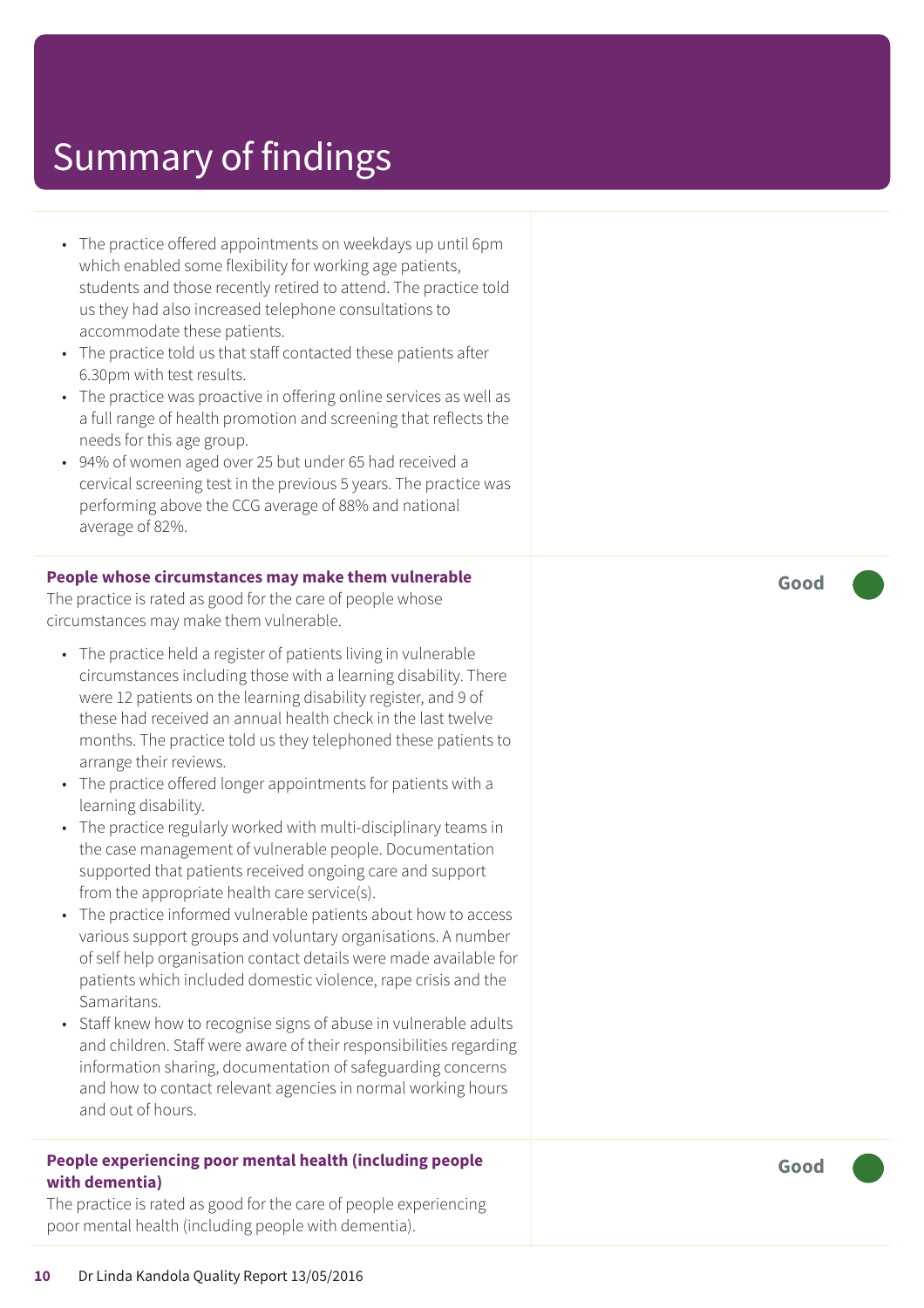- 100% of patients with a mental health condition had a documented care plan in place in the previous 12 months. This was above the CCG average of 93% and above the national average of 88%. Exception reporting was 10.3% above CCG average however and 11.6% above national average.
- 100% of patients diagnosed with dementia had had their care reviewed in a face to face meeting in the last 12 months. This was above the CCG average of 88% and national average of 84%. Exception reporting was in line with the CCG average and national average.
- The practice regularly worked with multi-disciplinary teams in the case management of people experiencing poor mental health, including those with dementia.
- The practice had told patients experiencing poor mental health about how to access various support groups and voluntary organisations. We saw a variety of information displayed in the practice, for example, Alzheimer's Society literature.
- The practice had a system in place to follow up patients who had attended accident and emergency where they may have been experiencing poor mental health. Unplanned admissions were regularly reviewed by the practice and contact could be made with the local mental health team if required.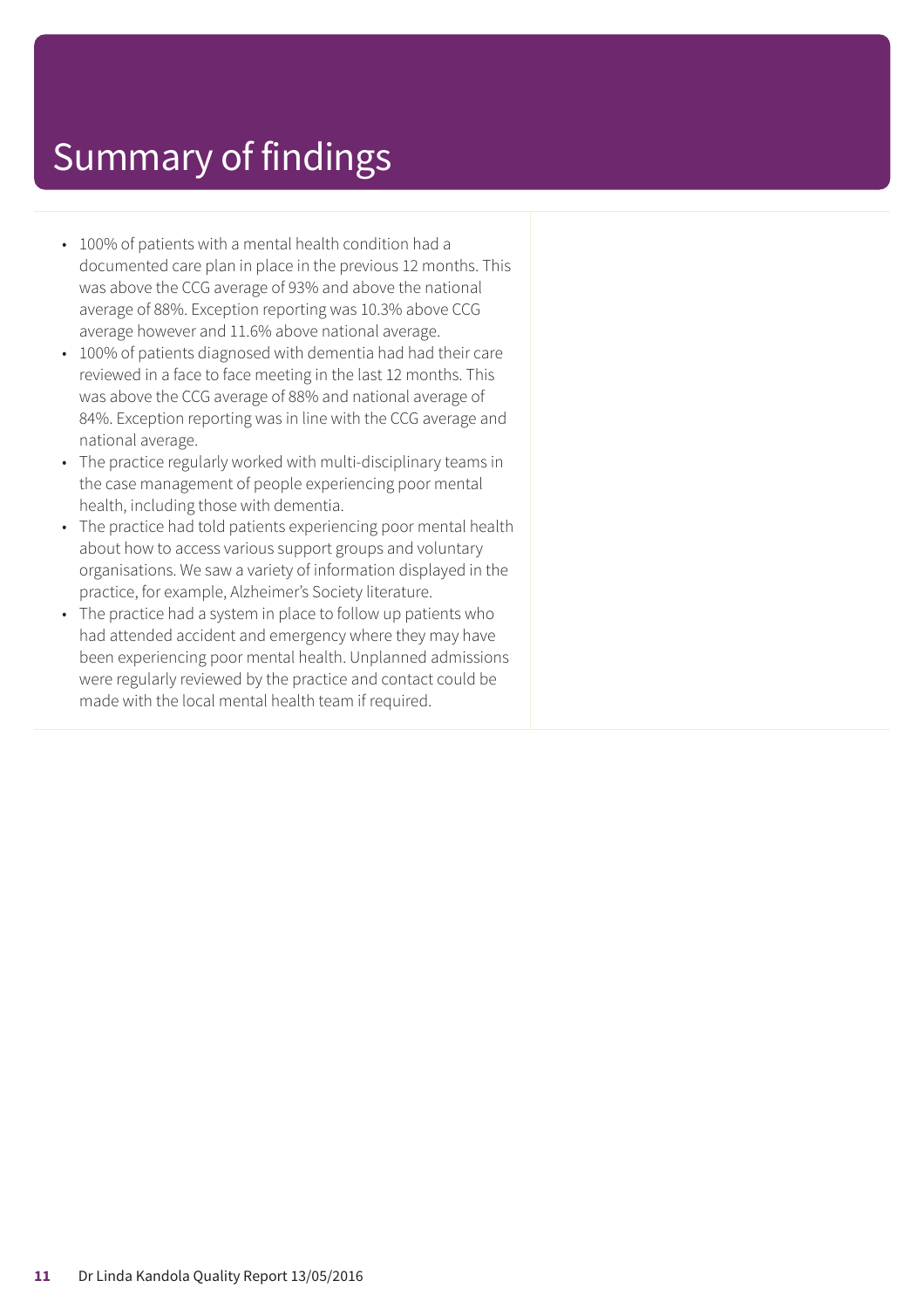### What people who use the service say

The national GP patient survey results were published in January 2016. The results showed the practice was performing above local and national averages. 246 survey forms were distributed and 106 were returned. This represented approximately 2% of the practice's patient list.

- 95% found it easy to get through to this surgery by phone compared to a CCG average of 81% and a national average of 73%.
- 94% were able to get an appointment to see or speak to someone the last time they tried (CCG average 92%, national average 85%).
- 96% described the overall experience of their GP surgery as good (CCG average 88%, national average 85%).
- 91% said they would recommend their GP surgery to someone who has just moved to the local area (CCG average 85%, national average 78%).

As part of our inspection we also asked for CQC comment cards to be completed by patients prior to our inspection. We received 45 comment cards which were all positive about the standard of care received. A number of comments included that staff provided an excellent service, were friendly and approachable and convenient appointments were readily available. Comments also included that a first class service was provided and some of the clinical staff were considered as the best those patients had come across.

We spoke with four patients during the inspection. These patients said they were happy with the care they received and thought staff were approachable, committed and caring. Two patients told us they had moved to the practice based on a recommendation and were very satisfied with the services provided. We reviewed data the practice had collated from the NHS Friends and Family test. In February 2016, 17 responses had been received. Of these, 12 patients stated that they would be extremely likely or likely to recommend the practice, three did not provide opinion and two were unlikely to recommend the practice. Of those who stated they were unlikely to recommend the practice, comments included that there were not enough permanent doctors.

### Areas for improvement

#### **Action the service SHOULD take to improve**

- Ensure that evidence of staff identification is obtained and held on personnel files during recruitment.
- Review their process and recording procedure for exception reporting, in particular areas of QOF achievement, such as mental health and heart failure indicators.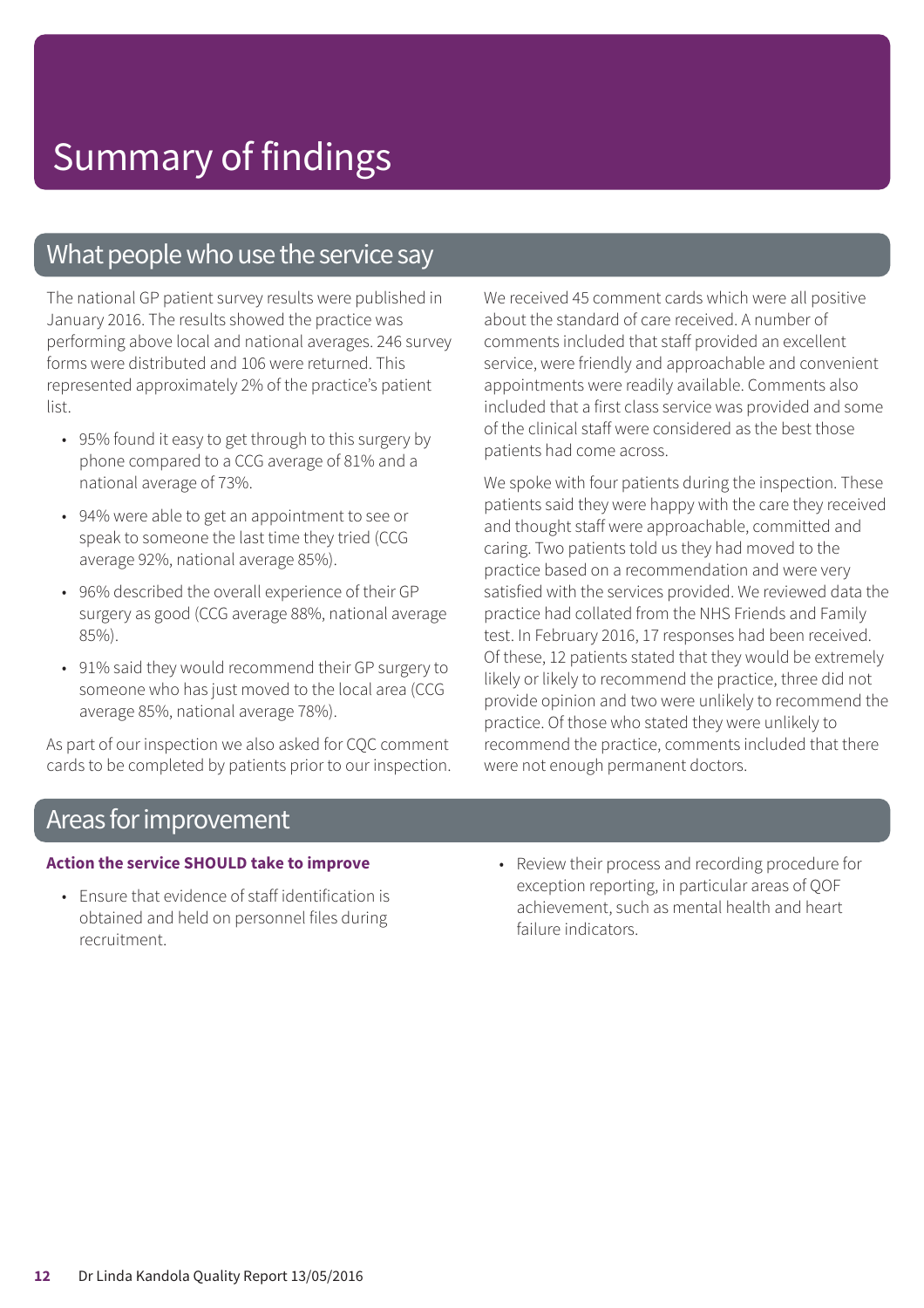

# Dr Linda Kandola **Detailed findings**

### Our inspection team

### **Our inspection team was led by:**

Our inspection team was led by a CQC Lead Inspector**.** The team included a GP specialist adviser, a practice nurse specialist adviser and a practice manager specialist adviser.

### **Background to Dr Linda** Kandola

The Gamston Medical Centre is located in Gamston which is a suburb of West Bridgford in the Rushcliffe district of Nottinghamshire. It is approximately 3 miles from Nottingham. There is direct access to the practice by public transport and parking is also available on site.

The practice currently has a list size of approximately 5316 patients.

The practice holds a Personal Medical Services (PMS) contract which is a locally agreed contract between NHS England and a GP to deliver care to the public. The practice provides GP services commissioned by NHS Rushcliffe CCG.

The practice is situated in an area with very low levels of deprivation. It has a higher than national average adult population who are of working age as well as children up to the age of around 14. A higher number of those of working age registered at the practice are employed compared with the local CCG average.

The practice is managed by one GP (female) who works on a full time basis. The practice also has a salaried GP (female) who works part time. (0.68 Whole Time Equivalent, WTE) Three long term locum doctors work at the practice (one male, two female) on a part time basis. 0.23 WTE, 0.11

WTE, 0.45 WTE). They are supported by clinical staff; two female part time practice nurses, two female part time healthcare assistants. The practice also employs a practice manager, practice manager assistant, and a team of reception, clerical and administrative staff.

The practice is a training practice for trainee GPs and is involved in the teaching of medical students from a local medical school. Two of the trainee doctors work in the practice on an annual basis.

The practice is open on Mondays to Fridays from 8am to 6.30pm. Appointments are available Mondays 8.30am to 12pm and 3.30pm to 6pm, Tuesdays 9am to 12pm and 3.30pm to 6pm, Wednesdays 9am to 12pm and 4pm to 6pm, Thursdays 9am to 12pm and 4pm to 6pm and Fridays 9am to 12pm and 3.30pm to 6pm. The practice is closed during weekends.

The practice has opted out of providing GP services to patients out of hours such as nights and weekends. During these times GP services are currently provided by Nottingham Emergency Medical Services. When the practice is closed, there is a recorded message giving out of hours details.

### Why we carried out this inspection

We inspected this service as part of our new comprehensive inspection programme.

We carried out a comprehensive inspection of this service under Section 60 of the Health and Social Care Act 2008 as part of our regulatory functions. The inspection was planned to check whether the provider is meeting the legal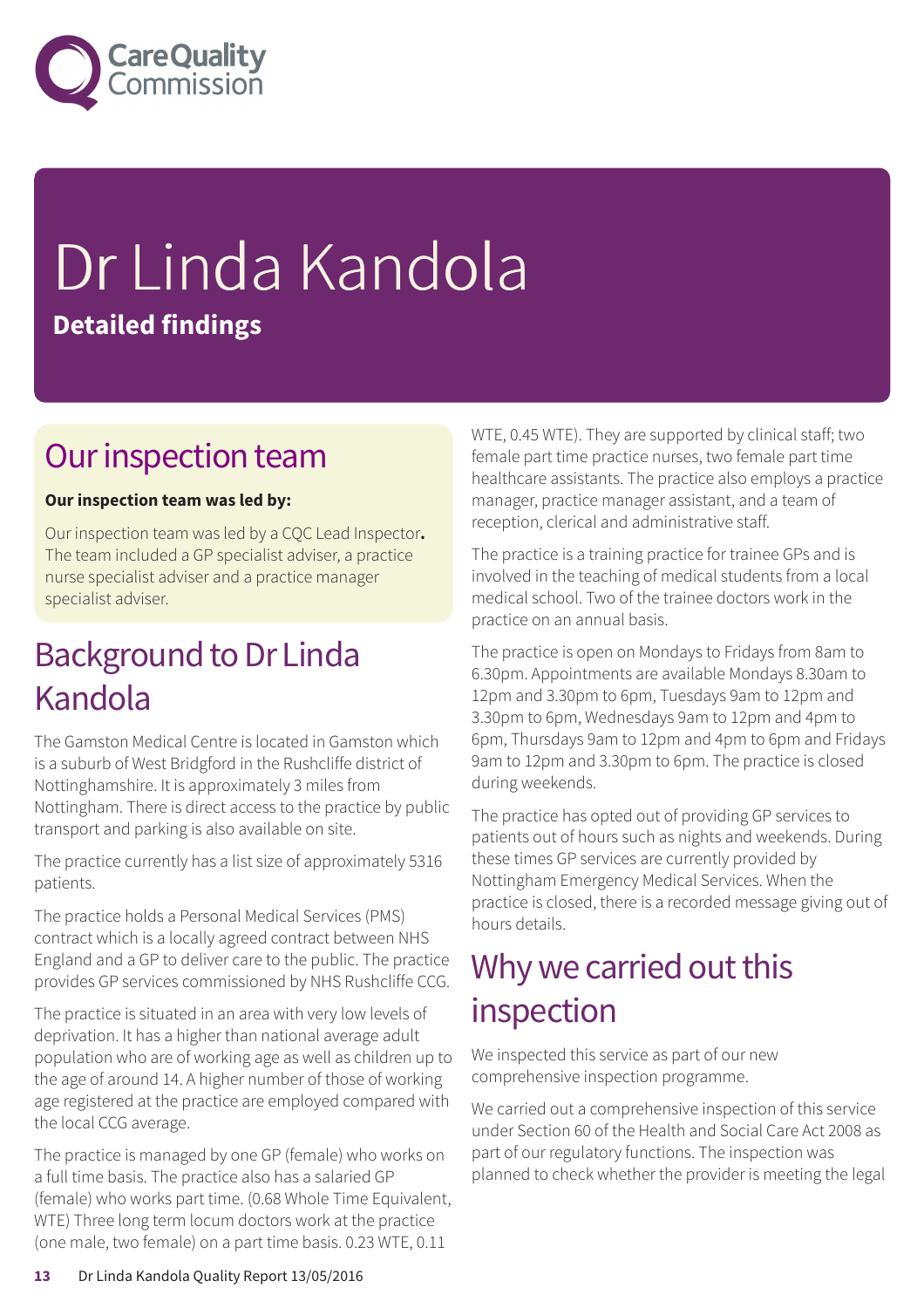# Detailed findings

requirements and regulations associated with the Health and Social Care Act 2008, to look at the overall quality of the service, and to provide a rating for the service under the Care Act 2014.

### How we carried out this inspection

Before visiting, we reviewed a range of information we hold about the practice and asked other organisations to share what they knew. We carried out an announced visit on 15 March 2016. During our visit we:

- Spoke with a range of staff (GPs, locum doctor, nurses, practice manager, practice assistant, clerical and administrative staff) and met with a health visitor who worked with the practice. We also spoke with patients who used the service.
- Observed how patients were being cared for and talked with family members.
- Reviewed an anonymised sample of the personal care or treatment records of patients.
- Reviewed comment cards where patients and members of the public shared their views and experiences of the service.

To get to the heart of patients' experiences of care and treatment, we always ask the following five questions:

- Is it safe?
- Is it effective?
- Is it caring?
- Is it responsive to people's needs?
- Is it well-led?

We also looked at how well services were provided for specific groups of people and what good care looked like for them. The population groups are:

- Older people
- People with long-term conditions
- Families, children and young people
- Working age people (including those recently retired and students)
- People whose circumstances may make them vulnerable
- People experiencing poor mental health (including people with dementia)

Please note that when referring to information throughout this report, for example any reference to the Quality and Outcomes Framework data, this relates to the most recent information available to the CQC at that time.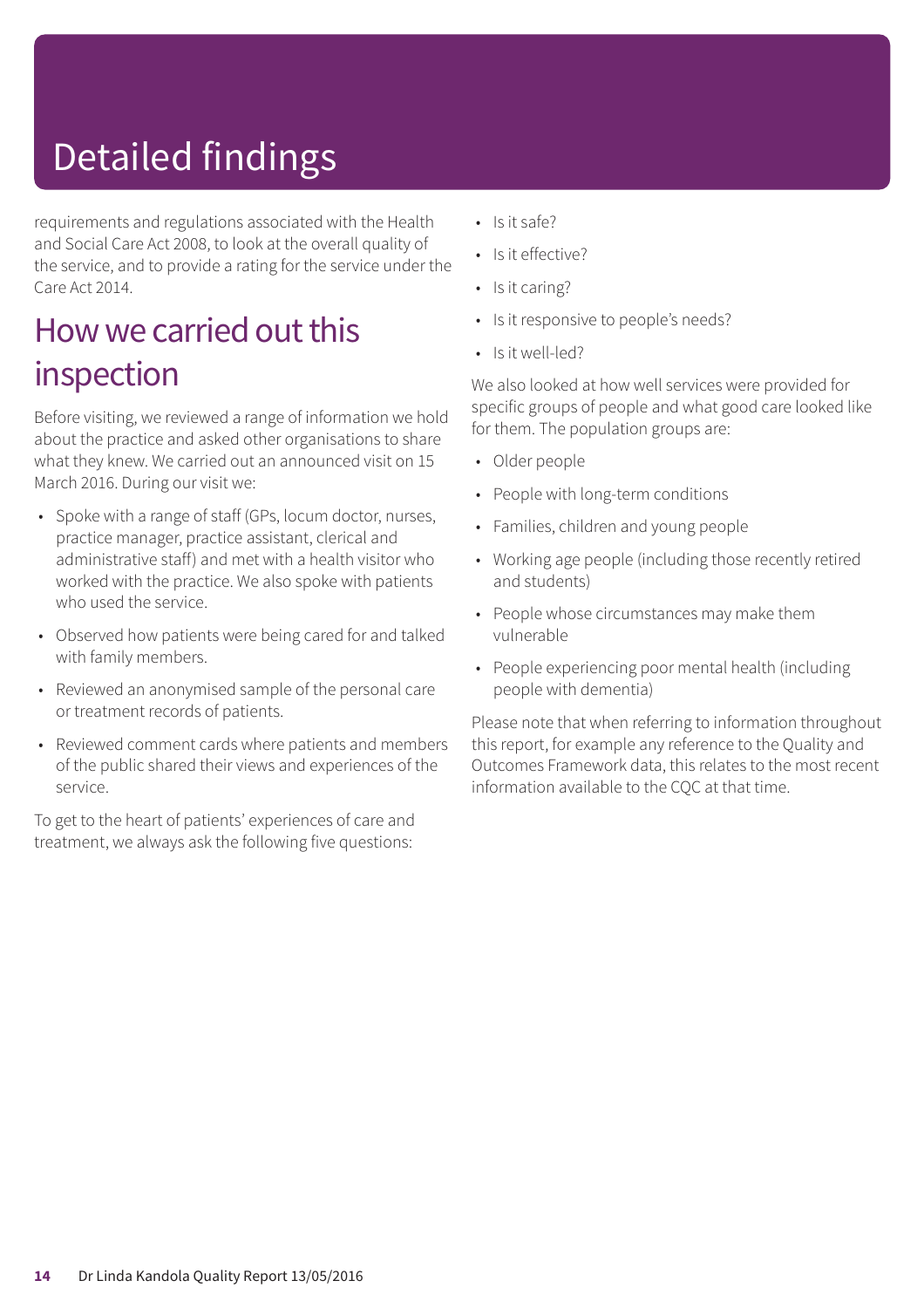# Are services safe?

### **Our findings**

### **Safe track record and learning**

There was an effective system in place for reporting and recording significant events.

- Staff told us they would inform the practice manager of any incidents and there was a recording form available on the practice's computer system.
- The practice carried out a thorough analysis of the significant events.

We reviewed safety records, incident reports, patient safety alerts and minutes of meetings where these were discussed. Lessons were shared to make sure action was taken to improve safety in the practice. For example, we saw detailed records of a significant event which involved a fridge failure. A number of medicines were stored in the fridge and advice was sought from each manufacturer to determine whether the medicines should be destroyed. Other agencies were also consulted to seek further opinion concerning the implications of the event. Learning outcomes were noted amongst practice staff and action taken to prevent the incident occurring again. This included the relocation of the electricity switch to an area where it was less likely to be touched accidentally.

When there were unintended or unexpected safety incidents, patients received reasonable support, information, a verbal and written apology and were told about any actions to improve processes to prevent the same thing happening again. We were provided with details of an incident concerning a prescription error. As a result, additional processes were deployed to ensure the risk of the incident recurring was minimised. Control measures were also intended to reduce any adverse effects on patients.

### **Overview of safety systems and processes**

The practice had clearly defined and embedded systems, processes and practices in place to keep patients safe and safeguarded from abuse, which included:

• Arrangements were in place to safeguard children and vulnerable adults from abuse that reflected relevant legislation and local requirements and policies were accessible to all staff. The policies clearly outlined who to contact for further guidance if staff had concerns

about a patient's welfare. The practice also referred any concerns to a multi agency safeguarding hub. The principal GP was the lead member of staff for safeguarding. The GPs attended safeguarding meetings when possible and provided reports where necessary for other agencies. Our discussions with a health visitor who worked with the practice supported an effective collaboration was in place. Staff demonstrated they understood their responsibilities and all had received training relevant to their role. GPs were trained to an appropriate level to manage safeguarding children concerns.

- A notice in the waiting room advised patients that chaperones were available if required. Staff who acted as chaperones were trained for the role and had received a Disclosure and Barring Service check (DBS check). (DBS checks identify whether a person has a criminal record or is on an official list of people barred from working in roles where they may have contact with children or adults who may be vulnerable).
- The practice maintained appropriate standards of cleanliness and hygiene. We observed the premises to be visibly clean and tidy. One of the practice nurses was the infection control clinical lead who liaised with the local infection prevention teams to keep up to date with best practice. There was an infection control protocol in place and staff had received up to date training. Annual infection control audits were undertaken. We noted an audit undertaken in May 2015 and we saw evidence that action was taken to address any improvements identified as a result. For example, the audit identified inappropriate use of a sharps box to dispose of a non sharps material. Staff were notified of the correct procedure for disposal and labelled bowls were also placed on top of the sharps boxes for the non sharp material.
- The arrangements for managing medicines, including emergency medicines and vaccinations, in the practice kept patients safe (including obtaining, prescribing, recording, handling, storing and security).
- We reviewed a sample of patient records wherehigh risk medicines had been prescribed. The records indicated that the practice had adopted suitable recall measures to monitorthese medicines.
- We also reviewed a practice audit undertaken of patients who had been prescribed a particular medicine which had been reclassified as a controlled drug to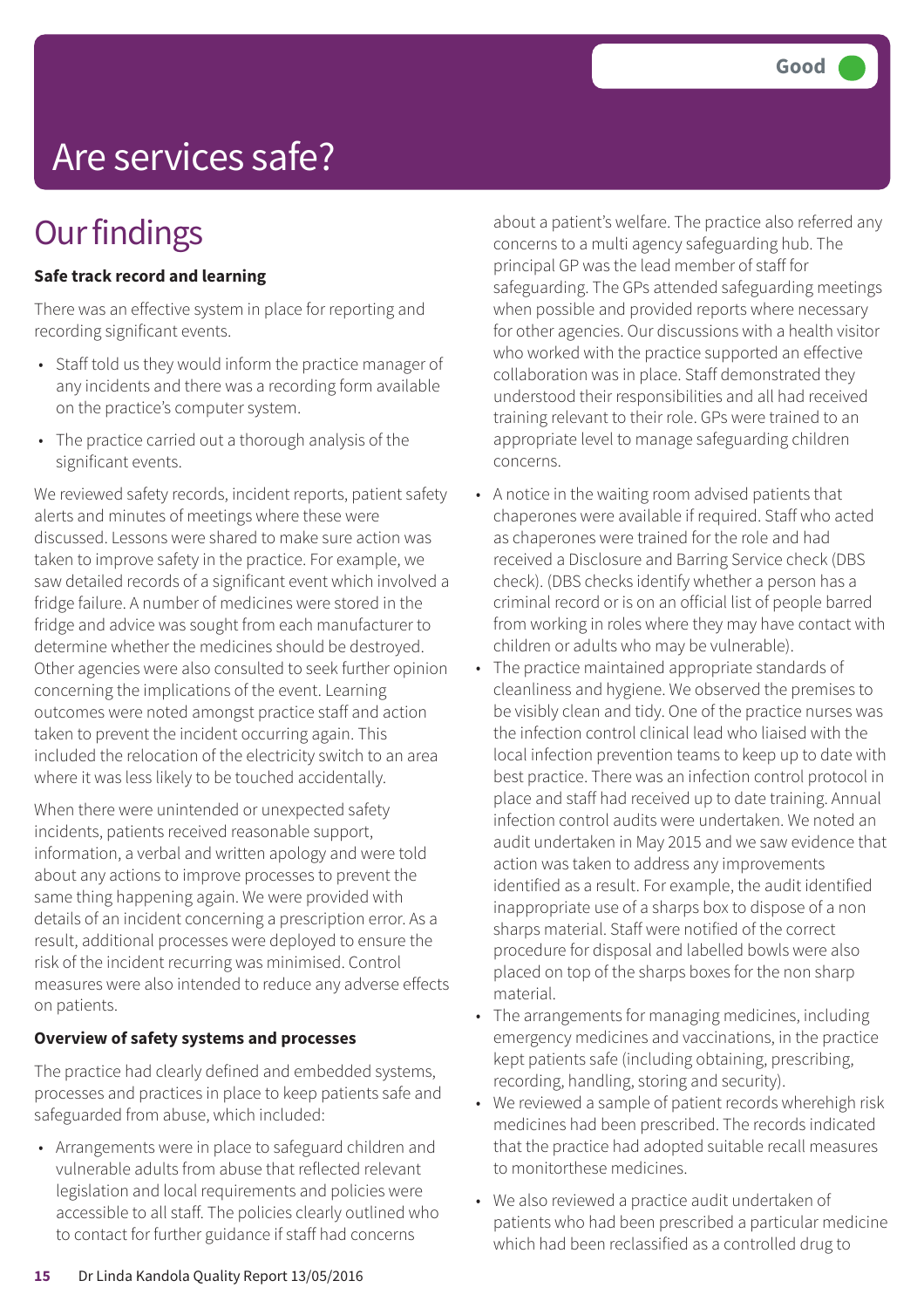### Are services safe?

ensure the medicine was not repeatedly prescribed. The practice carried out regular medicines audits, with the support of the local CCG medicines management teams, to ensure prescribing was in line with best practice guidelines for safe prescribing. Prescriptions were securely stored and there were systems in place to monitor their use. Patient Group Directions had been adopted by the practice to allow nurses to administer medicines in line with legislation. The practice had a system for production of Patient Specific Directions to enable Health Care Assistants to administer vaccinations after specific training when a doctor or nurse were on the premises.

• We reviewed five personnel files including two locum files and found most appropriate recruitment checks had been undertaken prior to employment. For example, references, qualifications, registration with the appropriate professional body and the appropriate checks through the Disclosure and Barring Service. We noted that two files however did not contain evidence of proof of identity.

### **Monitoring risks to patients**

Risks to patients were assessed and well managed.

• There were procedures in place for monitoring and managing risks to patient and staff safety. There was a health and safety policy available and staff had received training in their induction programme. The practice had up to date fire risk assessments and carried out regular fire drills. All electrical equipment was checked to ensure the equipment was safe to use and clinical equipment was checked to ensure it was working properly. This was last tested in May 2015.The practice had a variety of other risk assessments in place to monitor safety of the premises such as control of substances hazardous to health and infection control

and legionella (Legionella is a term for a particular bacterium which can contaminate water systems in buildings). A risk assessment had taken place in January 2016.

• Arrangements were in place for planning and monitoring the number of staff and mix of staff needed to meet patients' needs. There was a rota system in place for all the different staffing groups to ensure that enough staff were on duty. The same locum doctors were utilised regularly to ensure enough clinical cover was in place. The practice had also recently recruited three additional administrative staff.

#### **Arrangements to deal with emergencies and major incidents**

The practice had adequate arrangements in place to respond to emergencies and major incidents.

- There was an instant messaging system on the computers in all the consultation and treatment rooms which alerted staff to any emergency.
- All staff received annual basic life support training and there were emergency medicines available in the treatment room.
- The practice had a defibrillator available on the premises and oxygen with adult and children's masks. A first aid kit and accident book were available.
- Emergency medicines were easily accessible to staff in a secure area of the practice and all staff knew of their location. All the medicines we checked were in date.
- The practice had an up to date comprehensive business continuity plan in place for major incidents such as power failure or building damage. The plan included emergency contact numbers for staff. Staff we spoke with were aware of procedures in place such as the use of another local practice and a practice mobile telephone which would divert incoming telephone calls.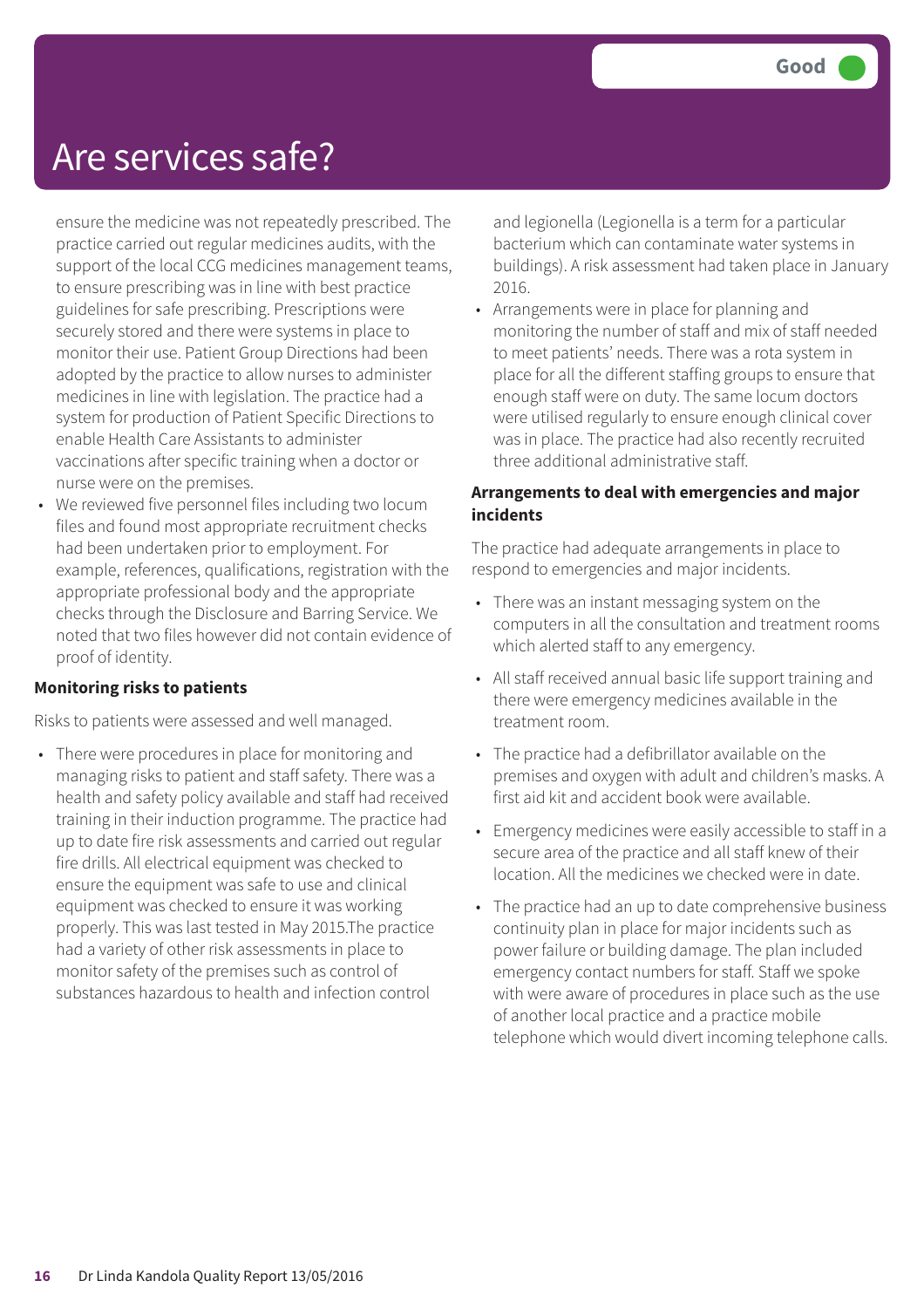### Are services effective?

(for example, treatment is effective)

### **Our findings**

### **Effective needs assessment**

The practice assessed needs and delivered care in line with relevant and current evidence based guidance and standards.

- The practice had systems in place to keep all clinical staff up to date. Staff had access to guidelines from the National Institute for Health and Care Excellence (NICE) and used this information to deliver care and treatment that met peoples' needs.
- The practice monitored that these guidelines were followed through risk assessments, data received from the CCG, audits and random sample checks of patient records.

### **Management, monitoring and improving outcomes for people**

The practice used the information collected for the Quality and Outcomes Framework (QOF) and performance against national screening programmes to monitor outcomes for patients. (QOF is a system intended to improve the quality of general practice and reward good practice). The most recent published results were 96% of the total number of points available, with 5.8% exception reporting. (Exception reporting is the removal of patients from QOF calculations where, for example, the patients are unable to attend a review meeting or certain medicines cannot be prescribed because of side effects). Data from 2014/15 showed;

- Performance for diabetes related indicators was 91% which was comparable to the CCG average of 95% and national average of 89%.
- The percentage of patients with hypertension having regular blood pressure tests was 91% which was comparable to the CCG average of 87% and national average of 84%. Exception reporting was 0.9% below CCG average and 1.4% below national average.
- 100% of patients with a mental health condition had a documented care plan in place in the previous 12 months. This was above the CCG average of 93% and above the national average of 88%. Exception reporting was 10.3% above CCG average and11.6% above national average.

• 90% of patients recorded in the heart failure indicators had a confirmed diagnosis of heart failure. This was comparable to the CCG average of 94% and national average of 95%. Exception reporting was however 11.5% above CCG average and 11.4% above national average.

We also found similar high exception reporting in relation to two other mental health indicators and two other heart failure indicators. We discussed our findings with the practice management and other clinical staff. We were told that they had retained patients on the mental health register who had a history of severe mental health problems even though they were not currently under the care of a mental health team or receiving any medicine. A sample of the anonymised records we reviewed showed that some patients had not experienced mental health problems for twenty years or more. We were also informed that some patients who had a diagnosis of heart failure had been exception reported because a diagnosis had been made before 2006. The practice told us that they had been reviewing all patients on the heart failure register to ensure its accuracy and we found evidence in the sample we reviewed which supported this.

Clinical audits demonstrated quality improvement.

- There had been several clinical audits undertaken in the last two years. These included an audit of patients diagnosed with diabetes who were not prescribed a statin and a controlled drug prescribing audit. We reviewed a completed audit in 2015 relating to hysterectomy/cytology. The audit sought to identify if any female patients had been incorrectly removed from the cervical screening programme. The resulting outcomes from the audit demonstrated incorrect read coding on computer records which became subject to a staff learning point; but assurance was received regarding the issues which related to patient care.
- The practice undertook minor surgery and had annually audited the effectiveness of the procedures undertaken. Documentation we reviewed supported that all surgical procedures had been successful without any recorded patient side effects or complications.

### **Effective staffing**

Staff had the skills, knowledge and experience to deliver effective care and treatment.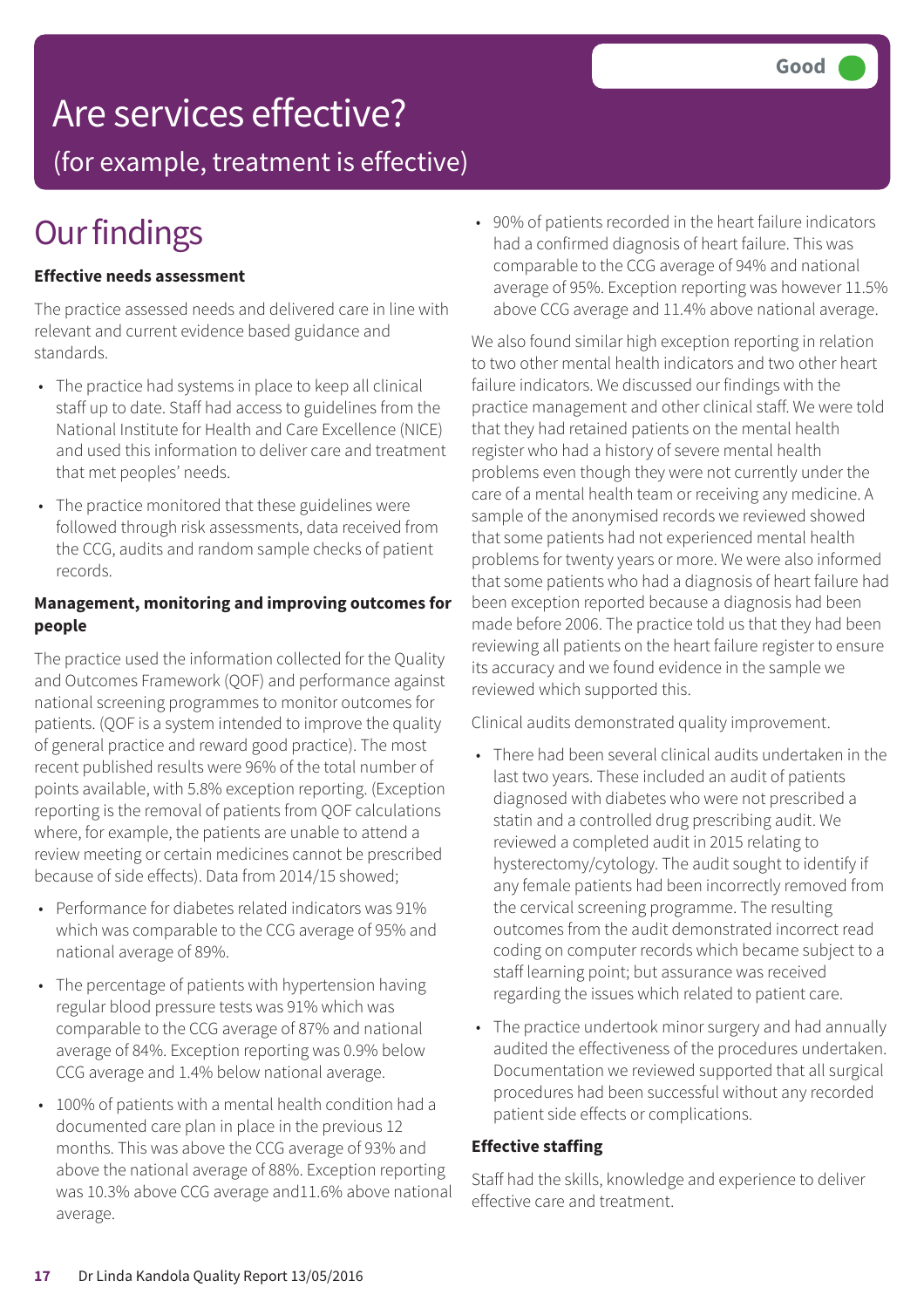# Are services effective?

### (for example, treatment is effective)

- The practice had an induction programme for all newly appointed staff. It covered such topics as safeguarding, infection prevention and control, fire safety, health and safety and confidentiality. The practice had also developed a separate information document for locum doctors.
- The practice could demonstrate how they ensured role-specific training and updating for relevant staff for example, clinicians reviewing patients with long-term conditions. One of the practice nurses was due to update their training in chronic obstructive pulmonary disease (COPD) in April 2016 and advised us that she regularly attended protected learning time events led by the CCG. Staff administering vaccinations and taking samples for the cervical screening programme had received specific training which had included an assessment of competence. Staff who administered vaccinations could demonstrate how they stayed up to date with changes to the immunisation programmes, for example by access to on line resources and discussion at practice meetings.
- The learning needs of staff were identified through a system of appraisals, meetings and reviews of practice development needs. Staff had access to appropriate training to meet their learning needs and to cover the scope of their work. This included ongoing support during sessions, one-to-one meetings, appraisals, coaching and mentoring, clinical supervision and facilitation and support for revalidatingGPs. All staff had received an appraisal within the last 12 months.
- Staff received training that included: safeguarding, fire procedures, basic life support and information governance awareness. Staff had access to and made use of e-learning training modules and in-house training. A training matrix had been used by practice management to monitor staff compliance with training requirements.

### **Coordinating patient care and information sharing**

The information needed to plan and deliver care and treatment was available to relevant staff in a timely and accessible way through the practice's patient record system and their intranet system.

• This included care and risk assessments, care plans, medical records and investigation and test results. Information such as NHS patient information leaflets were also available.

• The practice shared relevant information with other services in a timely way, for example when referring patients to other services.

Staff worked together and with other health and social care services to understand and meet the range and complexity of patients' needs and to assess and plan ongoing care and treatment. This included when patients moved between services, including when they were referred, or after they were discharged from hospital. We were provided with an example where the practice had identified a gap in provision in relation to community nursing care for patients who had been discharged from private hospitals. The practice adopted a procedure whereby all its patients who had received treatment at a private hospital were invited to attend an appointment at the practice following their discharge to identify any additional needs required.

We spoke with one of the care homes where practice patients were in residential care. Feedback was extremely positive regarding the effectiveness of the practice doctors in providing care, liaising with home care staff and the frequency of visits made to see residential patients.

We saw evidence that multi-disciplinary team meetings took place on a monthly basis and that care plans were routinely reviewed and updated. The practice reviewed local data to identify patients who had attended hospital and analysed whether such admissions were appropriate and how they could be avoided. The most recent meeting had taken place in February 2016.

### **Consent to care and treatment**

Staff sought patients' consent to care and treatment in line with legislation and guidance.

- Staff understood the relevant consent and decision-making requirements of legislation and guidance, including the Mental Capacity Act 2005.
- When providing care and treatment for children and young people, staff carried out assessments of capacity to consent in line with relevant guidance. Staff we spoke with were able to provide examples to demonstrate their application of knowledge.
- Where a patient's mental capacity to consent to care or treatment was unclear the GP or practice nurse assessed the patient's capacity and, recorded the outcome of the assessment.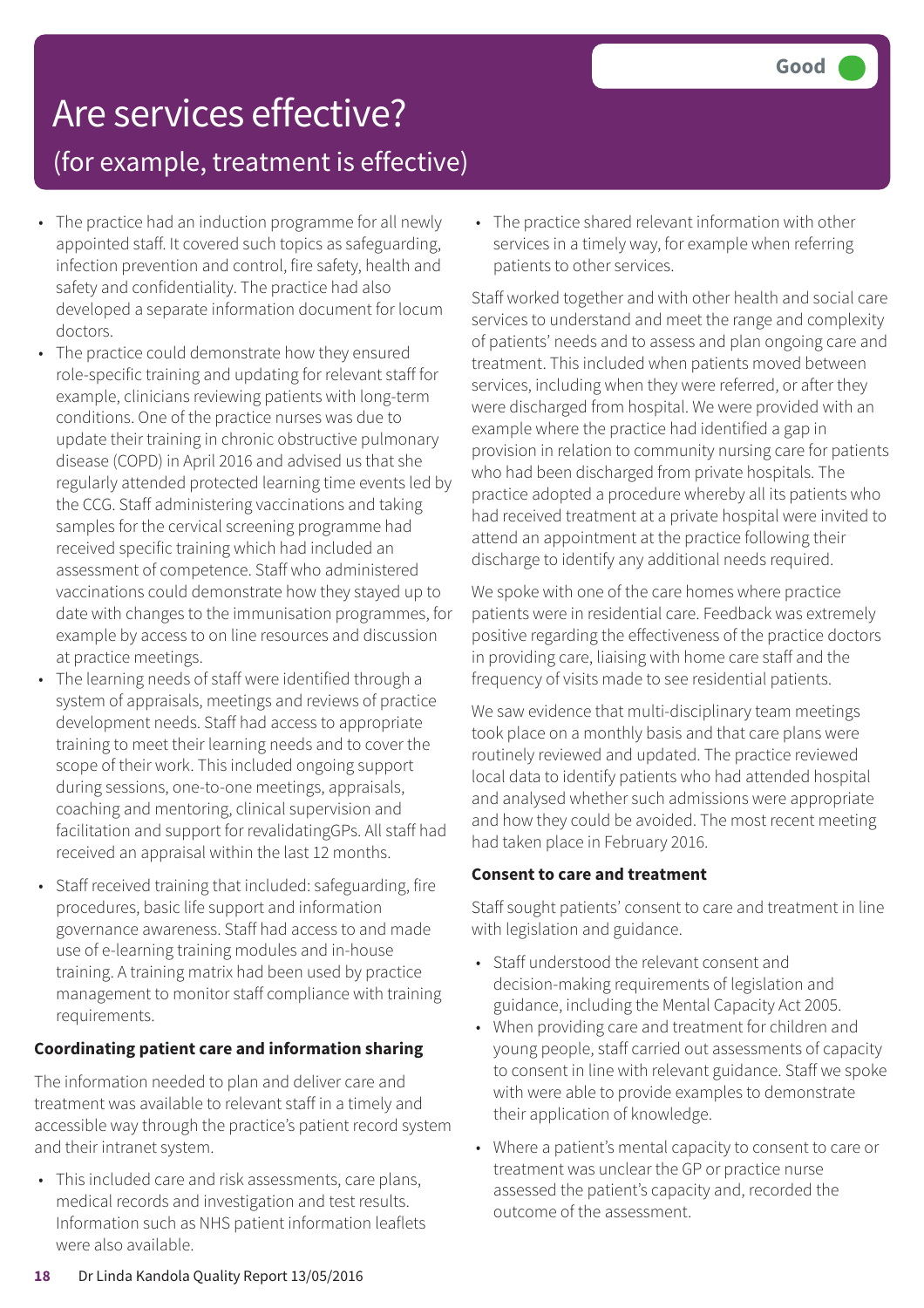### Are services effective? (for example, treatment is effective)

• The process for seeking consent was monitored through records audits, an example being a minor surgery audit. We reviewed anonymised patient records which showed that consent was recorded when appropriate.

#### **Supporting patients to live healthier lives**

The practice identified patients who may be in need of extra support.

- These included patients in the last 12 months of their lives, carers, those at risk of developing a long-term condition and those requiring health advice for diet and alcohol cessation. The practice promoted the Juggle diabetes service, an educational programme for patients who had type 2 diabetes. The practice website also provided a variety of contact details for self help organisations such as teenage health, drug misuse, Miscarriage Association and the Samaritans.
- Smoking cessation advice was available from a local support group, (New Leaf).Data provided by the practice showed that 90% of patients who were recorded as smokers had received advice or a referral for smoking cessation.

The practice's uptake for the cervical screening programme was 94%, which was above the CCG average of 88% and above the national average of 82%. There was a policy to offer two telephone reminders for patients who did not attend for their cervical screening test. The practice then issued a recorded delivery letter and placed a note on a patient's file if they did not make contact. The practice ensured a female sample taker was available.

The practice also encouraged its patients to attend national screening programmes for bowel and breast cancer screening. Data showed that uptake for bowel cancer screening in the previous 30 months was 68% which was the same as the CCG average. Data from 2015 showed that uptake for breast cancer screening in the previous 36 months was 80% which was similar to the CCG average of 81%.

Childhood immunisation rates for the vaccinations given were comparable to CCG averages. For example, childhood immunisation rates for the vaccinations given to under two year olds ranged from 94% to 97% within the practice. The CCG rates varied from 95% to 98%. Five year old vaccinations ranged from 91% to 99% within the practice. The CCG rates ranged from 94% to 99%.

Data supplied by the practice showed that flu vaccination rates in 2015/16 for the over 65s were 82% (CCG average 78%) and at risk groups 53%. (CCG average 47%)

Patients had access to appropriate health assessments and checks. These included health checks for new patients and NHS health checks for people aged 40–74. In December 2015, the practice had issued 205 invitations and undertaken 173 healthchecks. This represented 84% of take up rate. Appropriate follow-ups for the outcomes of health assessments and checks were made, where abnormalities or risk factors were identified.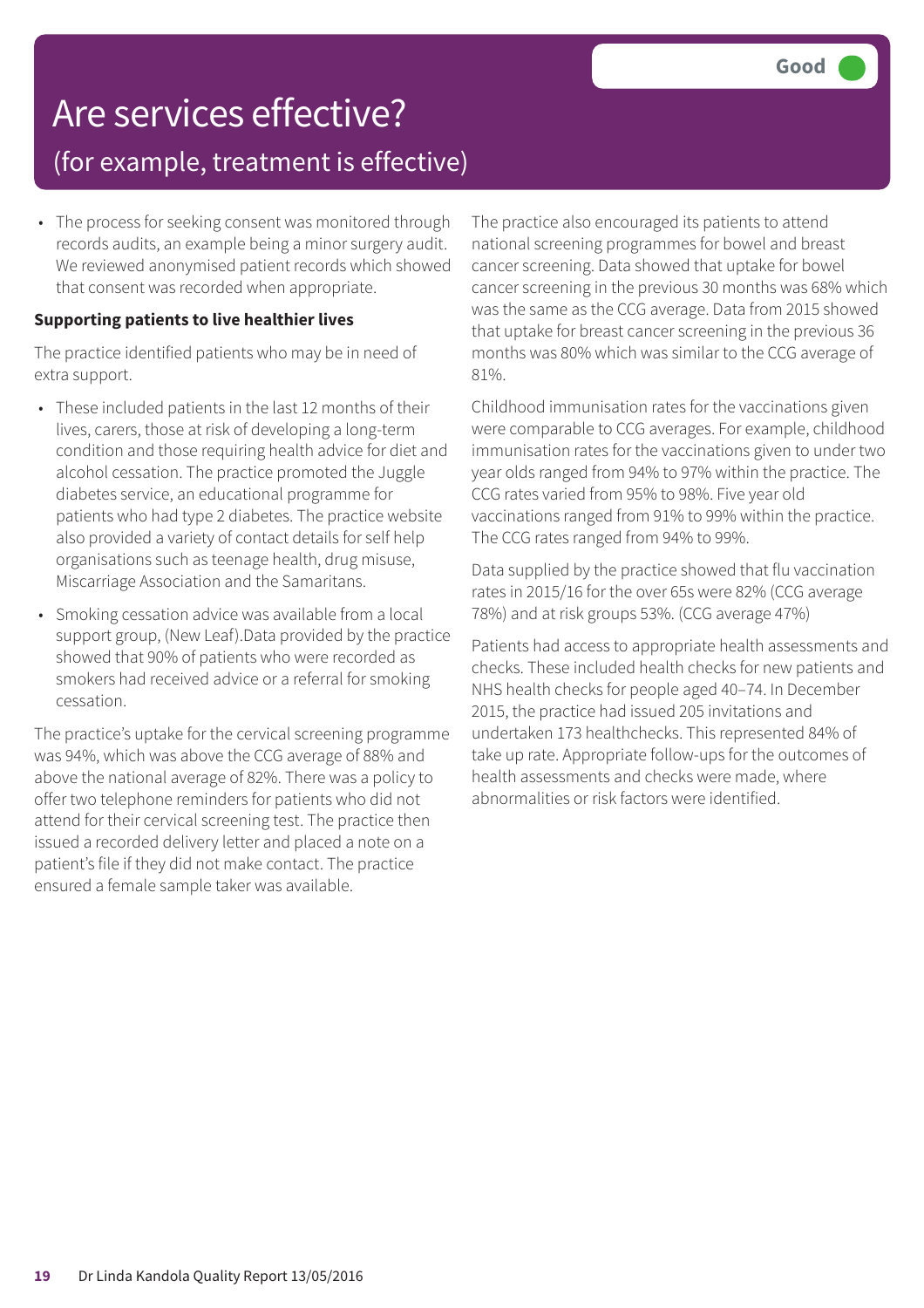# Are services caring?

### **Our findings**

### **Kindness, dignity, respect and compassion**

We observed members of staff were courteous and very helpful to patients and treated them with dignity and respect.

- Curtains were provided in consulting rooms to maintain patients' privacy and dignity during examinations, investigations and treatments.
- We noted that consultation and treatment room doors were closed during consultations; conversations taking place in these rooms could not be overheard.
- Reception staff knew when patients wanted to discuss sensitive issues or appeared distressed they could offer them a private area to discuss their needs. We noted a recent example where a member of reception staff showed dignity and respect to a patient in distress.

All of the 45 patient Care Quality Commission comment cards we received were positive about the service experienced. Patients said they felt the practice offered an excellent service and staff were helpful, caring and treated them with dignity and respect. A number of the comment cards made reference to the reception staff politeness and willingness to help.

We spoke with two members of the patient participation group. They also told us they were highly satisfied with the care provided by the practice and said their dignity and privacy was respected. Comment cards highlighted that staff responded compassionately when they needed help and provided support when required. One patient stated that the doctors and nurses had gone out of their way to provide ongoing support to them.

Results from the national GP patient survey showed patients felt they were treated with compassion, dignity and respect. The practice was at or above average for its satisfaction scores on consultations with GPs and nurses. For example:

- 91% said the GP was good at listening to them compared to the CCG average of 90% and national average of 89%.
- 85% said the GP gave them enough time (CCG average 88%, national average 87%).
- 98% said they had confidence and trust in the last GP they saw (CCG average 96%, national average 95%).
- 88% said the last GP they spoke to was good at treating them with care and concern (CCG average 88%, national average 85%).
- 96% said the last nurse they spoke to was good at treating them with care and concern (CCG average 92%, national average 91%).
- 92% said they found the receptionists at the practice helpful (CCG average 90%, national average 87%).

We also reviewed feedback left on NHS Choices. Five comments were left by members of the public during 2015; four of these were positive and one mixed. All comments made reference to the helpfulness and professionalism of the staff at the practice. One comment did however include that the patient felt rushed during their appointment.

#### **Care planning and involvement in decisions about care and treatment**

Patients told us they felt involved in decision making about the care and treatment they received. They also told us they felt listened to and supported by staff and had sufficient time during consultations to make an informed decision about the choice of treatment available to them. Patient feedback on the comment cards we received was also positive and aligned with these views.

Results from the national GP patient survey showed patients responded positively to questions about their involvement in planning and making decisions about their care and treatment. Results were in line with local and national averages. For example:

- 86% said the last GP they saw was good at explaining tests and treatments compared to the CCG average of 87% and national average of 86%.
- 82% said the last GP they saw was good at involving them in decisions about their care (CCG average 84%, national average 82%).
- 94% said the last nurse they saw was good at involving them in decisions about their care (CCG average 86%, national average 85%).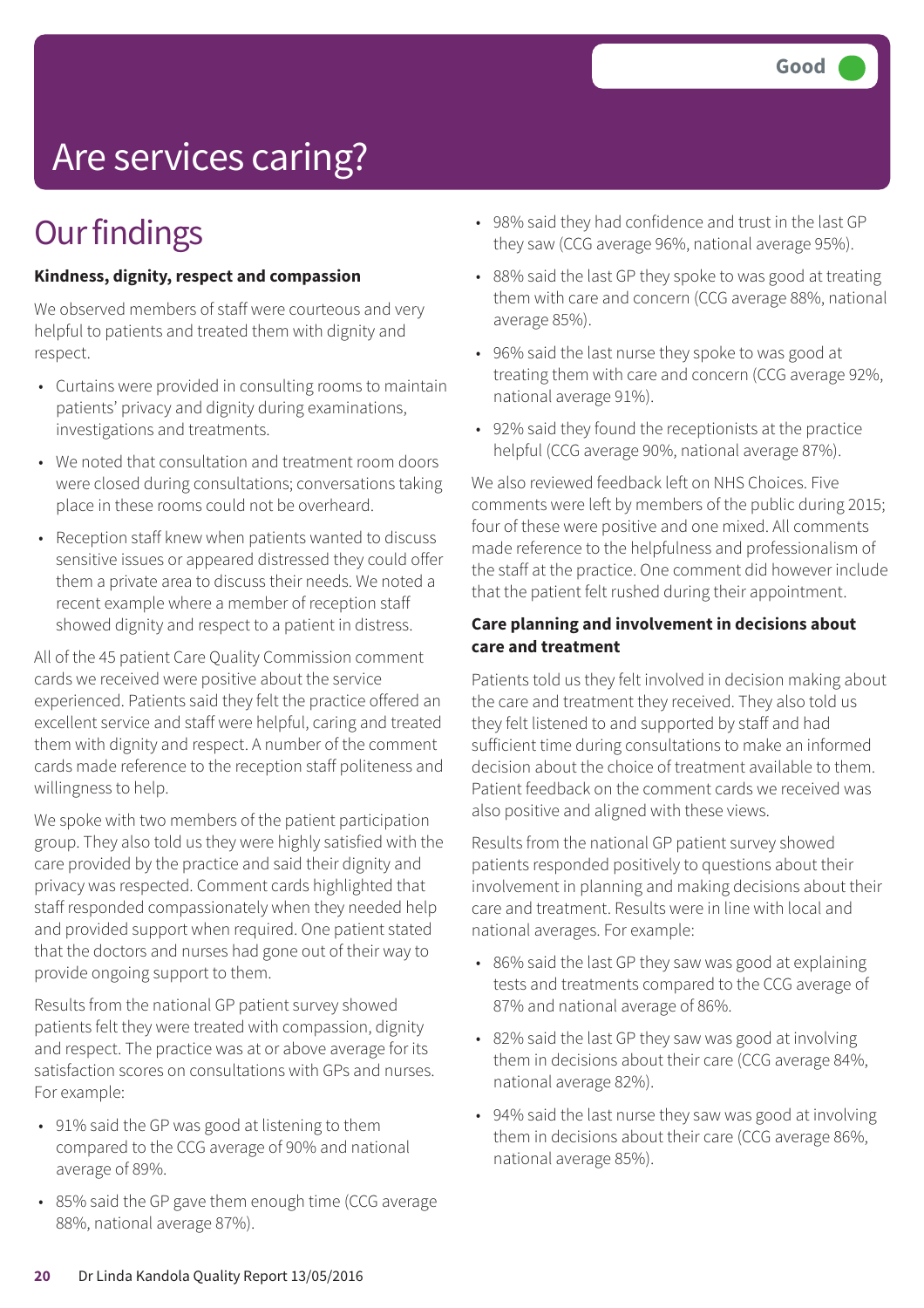### Are services caring?

Staff told us that translation services were available for patients who did not have English as a first language. We were informed that this service was not often required, but were given an example of when it had been utilised for a patient who did not speak English.

### **Patient and carer support to cope emotionally with care and treatment**

We found a variety of information in the patient waiting room which told patients how to access a number of support groups and organisations. This included carers support information and contact details specifically for young carers. A resource pack was also made available for any patients identified as carers.

The practice's computer system alerted GPs if a patient was also a carer. The practice had identified 2% of the practice

list as carers. The practice had nominated a member of staff as a carers champion. We spoke to this member of staff who told us that the role included the sharing of good practice with other local practices within the CCG. We were informed that a representative from the Carers Federation, an organisation which provided support services to carers, attended the practice on a fortnightly basis. The practice staff informed any newly identified carers when these visits were due to take place so they had an opportunity to meet with a representative to identify and discuss their needs.

Staff told us that if families had suffered bereavement, their usual GP contacted them and sent them a sympathy card. This was followed up by a patient consultation at a flexible time to meet the family's needs and by giving them advice on how to find a support service.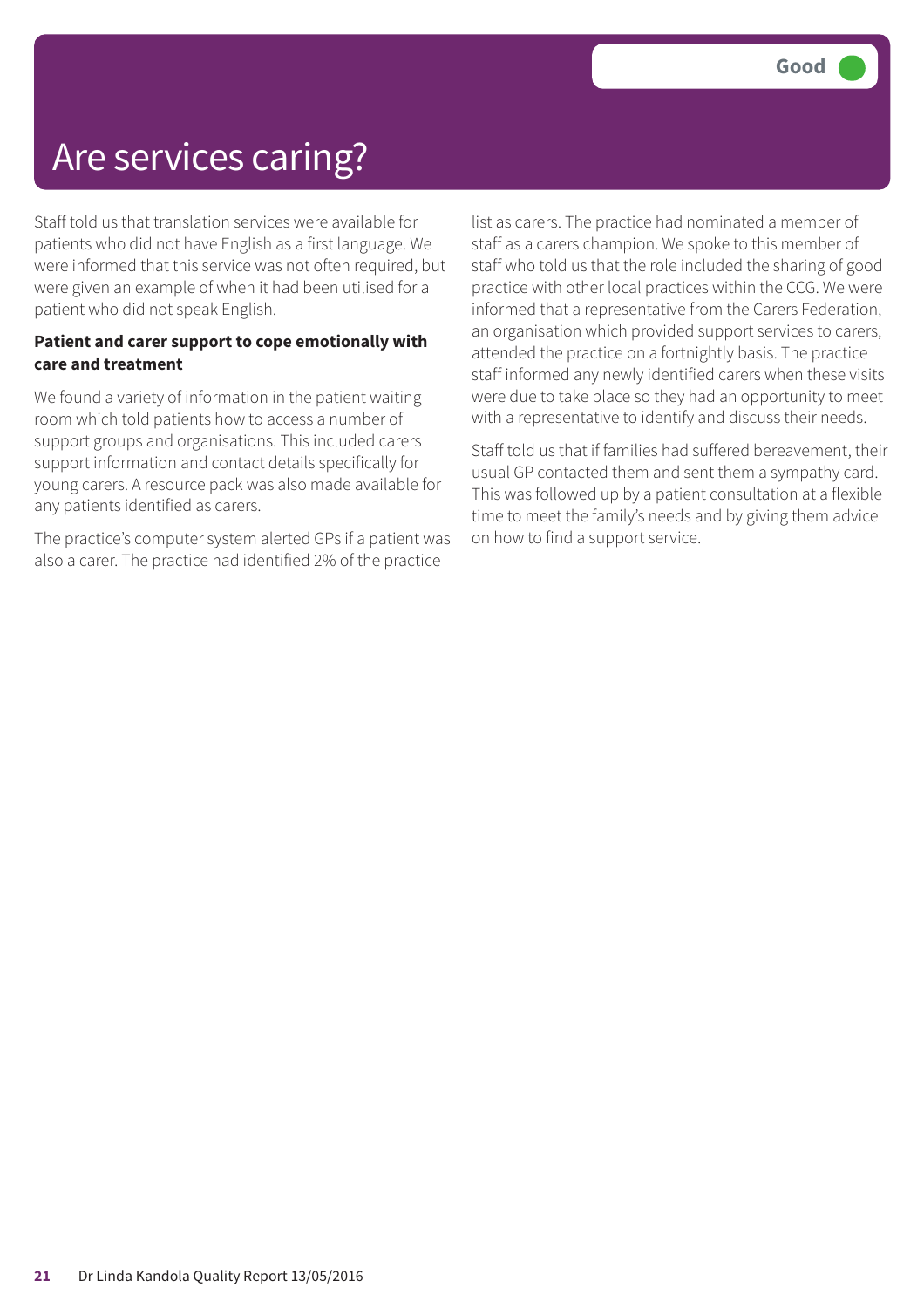# Are services responsive to people's needs?

(for example, to feedback?)

# **Our findings**

### **Responding to and meeting people's needs**

The practice reviewed the needs of its local population and engaged with the NHS England Area Team and Clinical Commissioning Group (CCG) to secure improvements to services where these were identified.

- The practice offered appointments on weekdays up until 6pm which enabled some flexibility for working age patients to attend. Telephone consultations were also available on request.
- There were longer appointments available for patients with a learning disability and those who had mental health problems.
- Home visits were available for older patients and patients who would benefit from these.
- Same day appointments were always available for children and those with serious medical conditions.
- Maternity and family planning services were available.
- A confidential teenage advice service was promoted within the practice. This included advising young people of the C-Card scheme, a free condom and sexual health advice service for young people.
- The practice offered in house ECG (electrocardiogram), spirometry and phlebotomy services.
- The practice hosted a hospital based service to all Rushcliffe residents from its premises. This included a community heart failure service (ECHO), diabetic retinopathy service and a diabetic hospital specialist nurse clinic.
- Patients were able to receive travel vaccinations available on the NHS as well as those only available privately.
- There were disabled facilities, a hearing loop and translation services available.

### **Access to the service**

The practice was open on Mondays to Fridays from 8am to 6.30pm. Appointments were available Mondays 8.30am to 12pm and 3.30pm to 6pm, Tuesdays 9am to 12pm and 3.30pm to 6pm, Wednesdays 9am to 12pm and 4pm to 6pm, Thursdays 9am to 12pm and 4pm to 6pm and Fridays 9am to 12pm and 3.30pm to 6pm. The practice was closed during weekends.

The practice released two thirds of its available appointments for same day appointments, a third for booking up to two weeks in advance and a more limited number for pre-bookable appointments four weeks in advance.

Results from the national GP patient survey showed that patient's satisfaction with how they could access care and treatment was above local and national averages with one exception.

- 85% of patients were satisfied with the practice's opening hours compared to the CCG average of 77% and national average of 75%.
- 95% patients said they could get through easily to the surgery by phone (CCG average 81%, national average 73%).
- 39% patients said they usually get to see or speak to the GP they prefer (CCG average 61%, national average 59%).

The practice management told us they were seeking to recruit another GP in response to feedback as they recognised that patient demand was high to see a named GP.

All patients told us on the day of the inspection that they were were able to get appointments when they needed them. These patients told us about the ease of obtaining an appointment.

### **Listening and learning from concerns and complaints**

The practice had an effective system in place for handling complaints and concerns.

- Its complaints policy and procedures were in line with recognised guidance and contractual obligations for GPs in England.
- There was a designated responsible person who handled all complaints in the practice.
- We saw that information was available to help patients understand the complaints system. A complaints pack was given to patients which included information on how to report concerns to the practice as well as to external organisations. We saw information displayed in the practice and on their website.

We looked at five complaints received in the last 12 months and found they were satisfactorily handled, dealt with in a timely way with openness and transparency. Lessons were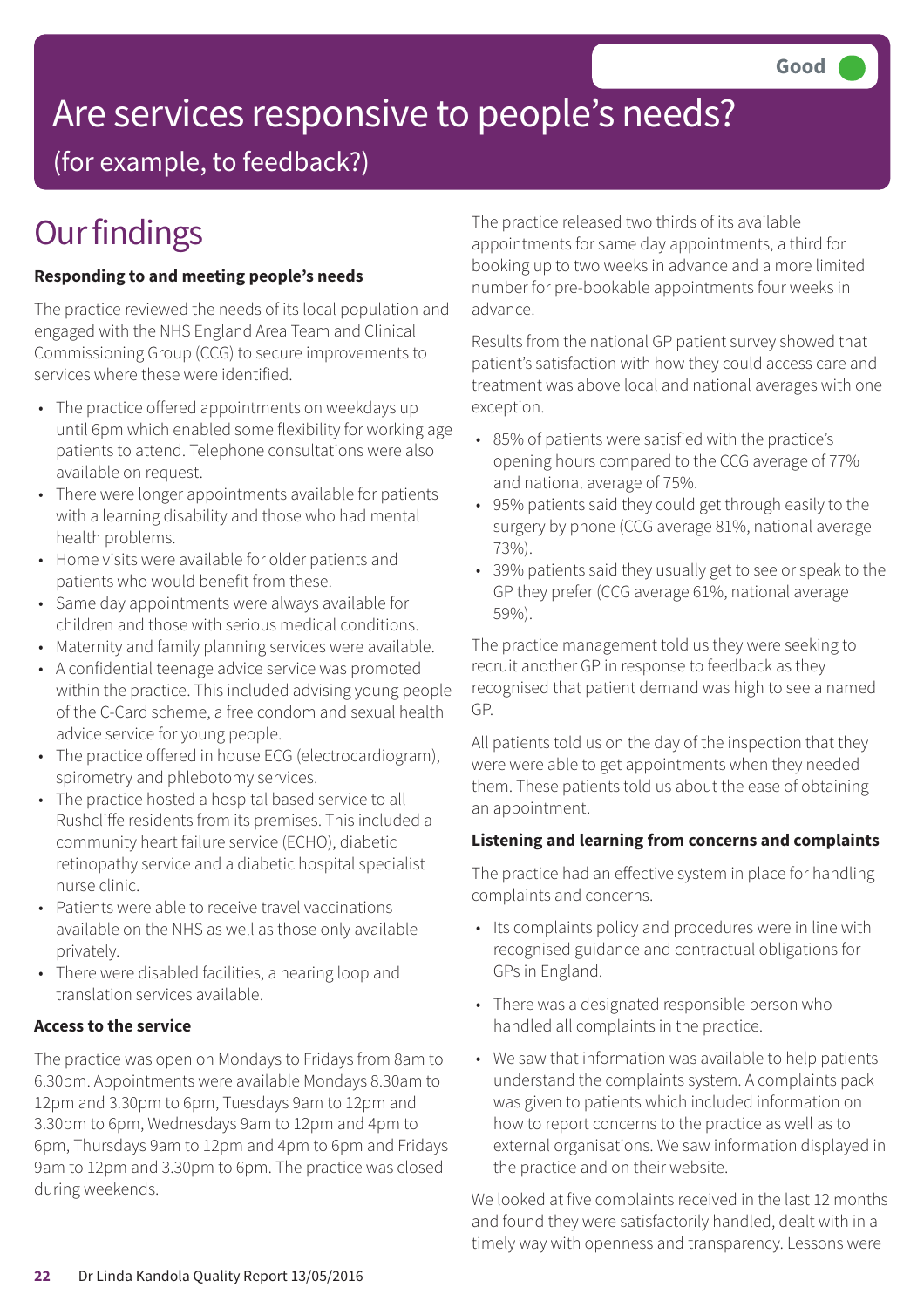# Are services responsive to people's needs?

(for example, to feedback?)

learnt from concerns and complaints, and action was taken as a result to improve the quality of care. For example, a complaint regarding whether a patient should have been redirected to Accident and Emergency (A & E) led to staff reflection regarding the decision made and subsequent communication with the complainant to explain reasons

for the decision. Another complaint we reviewed related to age groups vaccinated in a childrens inluenza (flu) clinic. This resulted in shared learning amongst staff and national guidance placed on noticeboards to assist staff in the vaccinations process.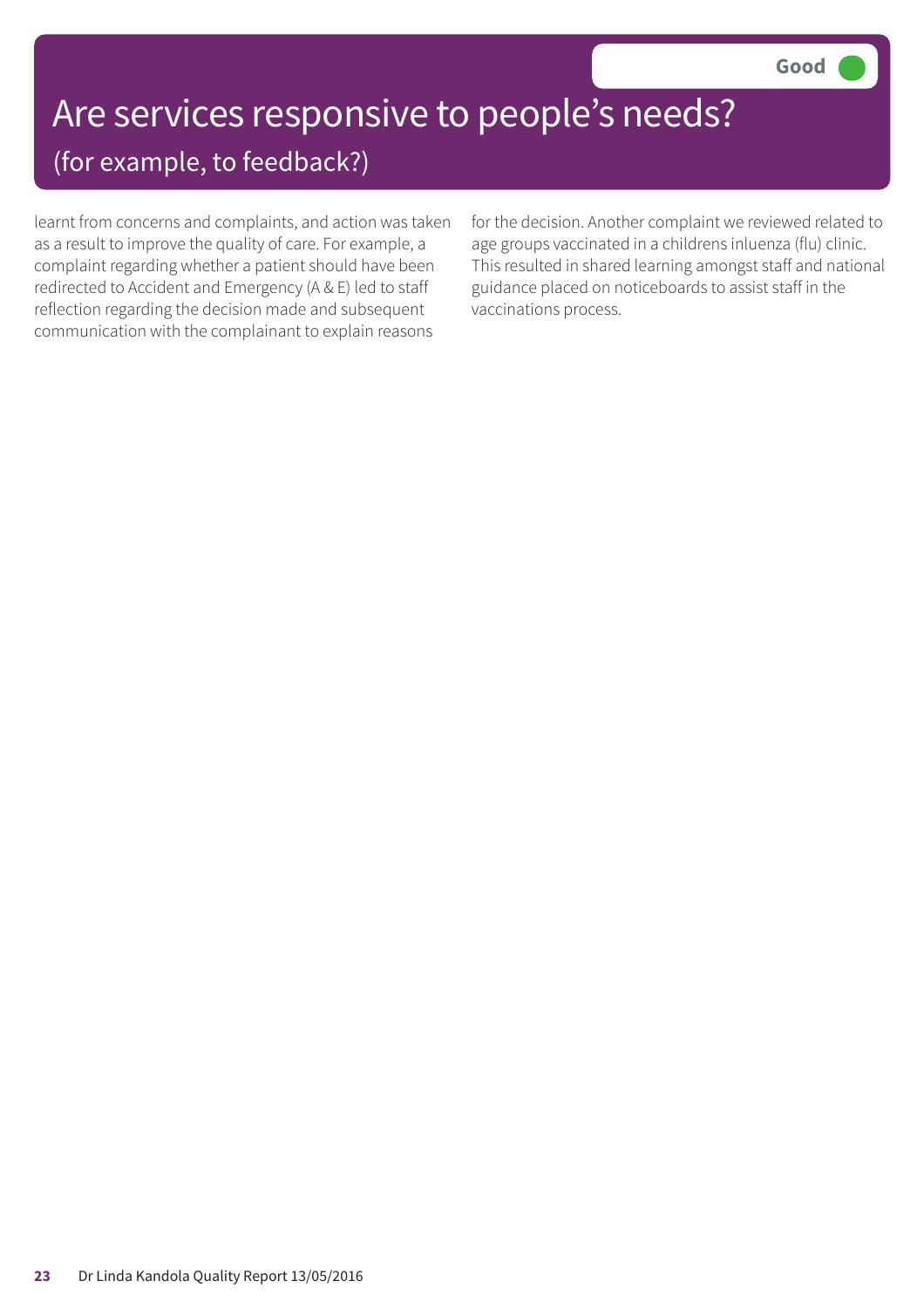### Are services well-led?

(for example, are they well-managed and do senior leaders listen, learn and take appropriate action)

### **Our findings**

### **Vision and strategy**

The practice had a clear vision to deliver high quality care and promote good outcomes for patients.

- The practice objectives included providing a comprehensive range of quality primary care services in a patient centred practice and developing future services for patients in the locality. The practice's statement of purpose was available to read on their website. Staff we spoke with knew and understood the practice values.
- The practice had a robust strategy and supporting business plans which reflected the vision and values and were regularly monitored. The practice locality was within an area where new housing development had been proposed. The practice was seeking to respond to the needs of their local population. For example, recruitment of a new salaried GP and additional upskill training for nurses and healthcare assistants.

### **Governance arrangements**

The practice had an overarching governance framework which supported the delivery of the strategy and good quality care. This outlined the structures and procedures in place and ensured that:

- There was a clear staffing structure and that staff were aware of their own roles and responsibilities. Staff were supported through regular one to one sessions, meetings, training programmes and appraisals.
- Practice specific policies were implemented and were available to all staff. Discussion of policies took place through induction, training and staff meetings.
- A comprehensive understanding of the performance of the practice was maintained. This was demonstrated in the practices review of patients at risk of hospital admission and assessment of its performance against QOF data and CCG statistical information.
- A programme of continuous clinical and internal audit which was used to monitor quality and to make improvements. We were provided with audit data which focussed on patient safety and identified improved patient outcomes.

• There were robust arrangements for identifying, recording and managing risks, issues and implementing mitigating actions.

### **Leadership and culture**

The principal GP in the practice had the experience and capability required to run the practice and ensure high quality care. Safe, high quality and compassionate care was prioritised. The principal GP and practice management were visible in the practice and staff told us they were approachable and always took the time to listen to all members of staff.

The principal GP encouraged a culture of openness and honesty. The practice had systems in place for knowing about notifiable safety incidents. For example, a significant event involving a patient referral to a service where it was unknown that the provider had changed resulted in the patient not receiving treatment required. As a result, the practice implemented procedural changes which included the practice directly booking referrals and follow up action to ensure the patient received an appointment. The practice also advised the CCG of the event so they could ensure precautionary measures were also implemented.

When there were unexpected or unintended safety incidents:

- The practice gave affected people reasonable support, truthful information and a verbal and written apology when appropriate.
- They kept written records of verbal interactions as well as written correspondence which was reviewed annually to ensure corrective measures implemented had been effective.

There was a clear leadership structure in place and staff felt supported by management.

- Staff told us the practice held regular team meetings. We reviewed documented minutes which included practice nurse meetings and practice management meetings.
- Staff told us there was an open culture within the practice and they had the opportunity to raise any issues at team meetings and felt confident in doing so and felt supported if they did.
- Staff said they felt respected, valued and supported, particularly by the practice management. All staff were